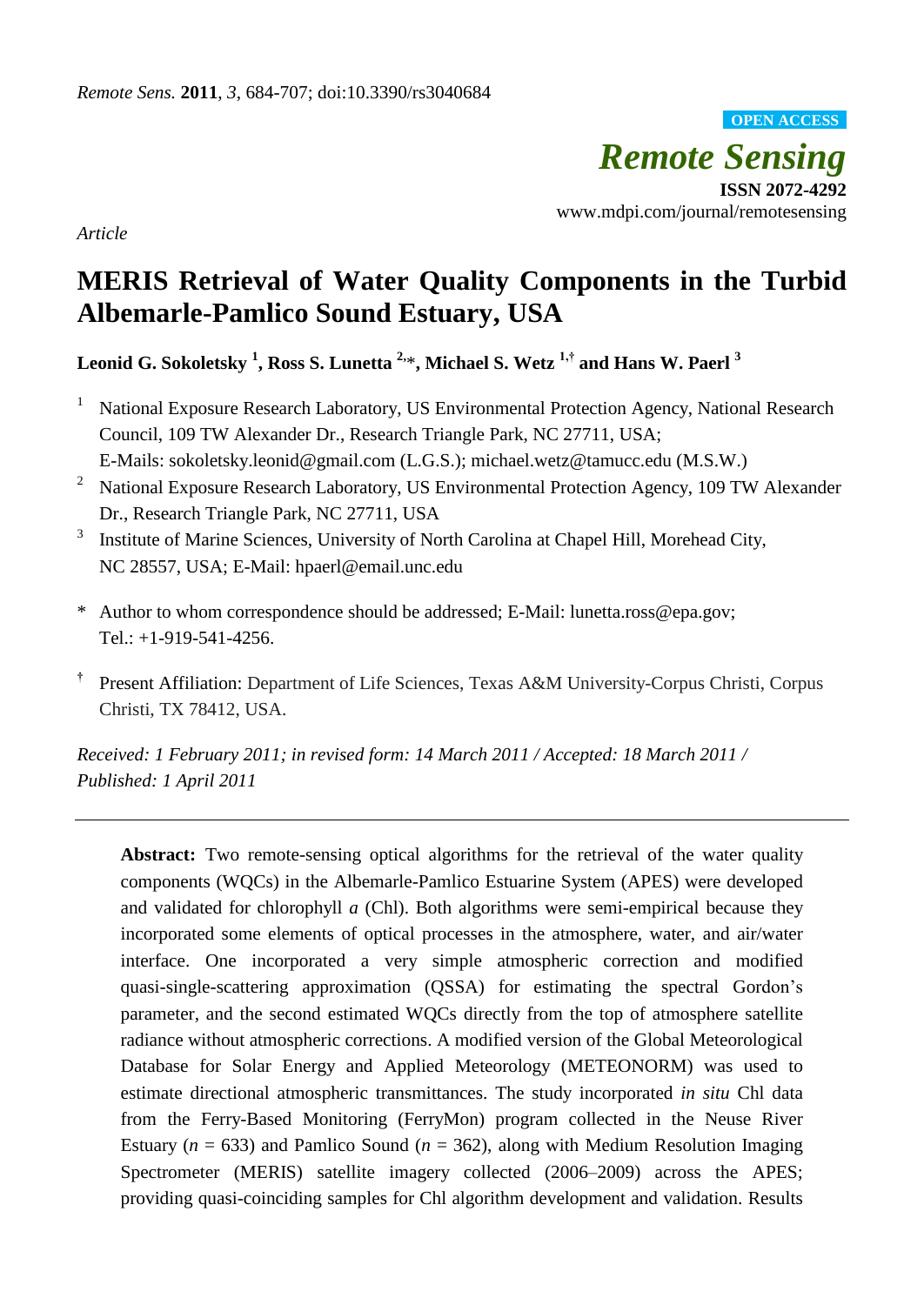indicated a coefficient of determination  $(R^2)$  of 0.70 and mean-normalized root-mean-squares errors (NRMSE) of 52% in the Neuse River Estuary and  $R^2 = 0.44$ (NRMSE  $= 75$  %) in the Pamlico Sound—without atmospheric corrections. The simple atmospheric correction tested provided on performance improvements. Algorithm performance demonstrated the potential for supporting long-term operational WQCs satellite monitoring in the APES.

**Keywords:** water quality; optical retrieval algorithms; MERIS imagery; estuary system

## **1. Introduction**

Ocean color was first measured from space in 1979 and has since provided a synoptic view of near-surface water quality components (WQCs) like chlorophyll *a* (Chl), volatile suspended solids (VSS), fixed suspended solids (FSS), total suspended solids (TSS), and absorption of chromophoric dissolved organic matter ( $a_{\text{CDOM}}$ ). Subsequently, a number of ocean color satellite missions have been used to monitor phytoplankton biomass and other biogeochemical variables across temporal (daily to annual) and spatial (kilometers to ocean basin) scales [1]. Numerous satellite remote-sensing empirical and semi-empirical algorithms for water color retrieval (especially for oceanic phytoplankton) have been created during this time [2–4].

An extensive list of remote sensing methods for estimation of inherent optical properties (IOPs) including absorption (*a*) and backscattering  $(b<sub>b</sub>)$  coefficients have been reported by the International Ocean-Colour Coordinating Group [5]. However, to date, most methods have been developed for Case 1 waters, where upwelling radiance is mostly associated with phytoplankton pigments. In turbid Case 2 waters, the upwelling signal is frequently associated with multiple constituents (including TSS and CDOM) and is substantially complicated due to lack of significant correlation among WQCs.

Attempts to develop remote sensing algorithms for water quality assessment in the NRE (Neuse River Estuary) and Pamlico Sound (PS) began in the mid-1980s. The Multispectral Scanner (MSS) carried by Landsats 1–5 was the first satellite sensor used to assess NRE WQCs including salinity, Chl, turbidity and TSS [6]. The authors noted that the NRE "began to exhibit symptoms of degradation similar to those seen in other estuaries." An important study contribution was the determination of NRE bottom reflectance impacts on modeling feasibility. Khorram and Cheshire [6] concluded that bottom reflectance was significant at depths *Z* < 3 m and remote sensing-derived WQCs were well correlated with *in situ* measurements for the depths  $Z > 3$  m. For example, the coefficient of determination  $(R^2)$  was 0.70 and 0.76 for Chl and turbidity  $(n = 17)$ , respectively; 0.82 for salinity and 0.64 for TSS ( $n = 45$ ). However, these models were completely empirical and had a high probability for substantial error propagation.

Woodruff *et al.* [7] measured mean diffuse attenuation coefficients in the visible region  $K_d(PAR)$ ranging 0.7–2.9 (mean 1.3)  $m^{-1}$  in the NRE and ranging from 0.5 to 2.7 (mean 1.0)  $m^{-1}$  in the PS. Woodruff *et al.* [7] estimated  $K_d(PAR)$  and TSS in PS using a simplified modification [8] of the quasi-single-scattering approximation (QSSA) [9]. According to the model described in [7], the irradiance reflectance was only a function of the Gordon's parameter  $G = b<sub>b</sub>/(b<sub>b</sub> + a)$ . No scattering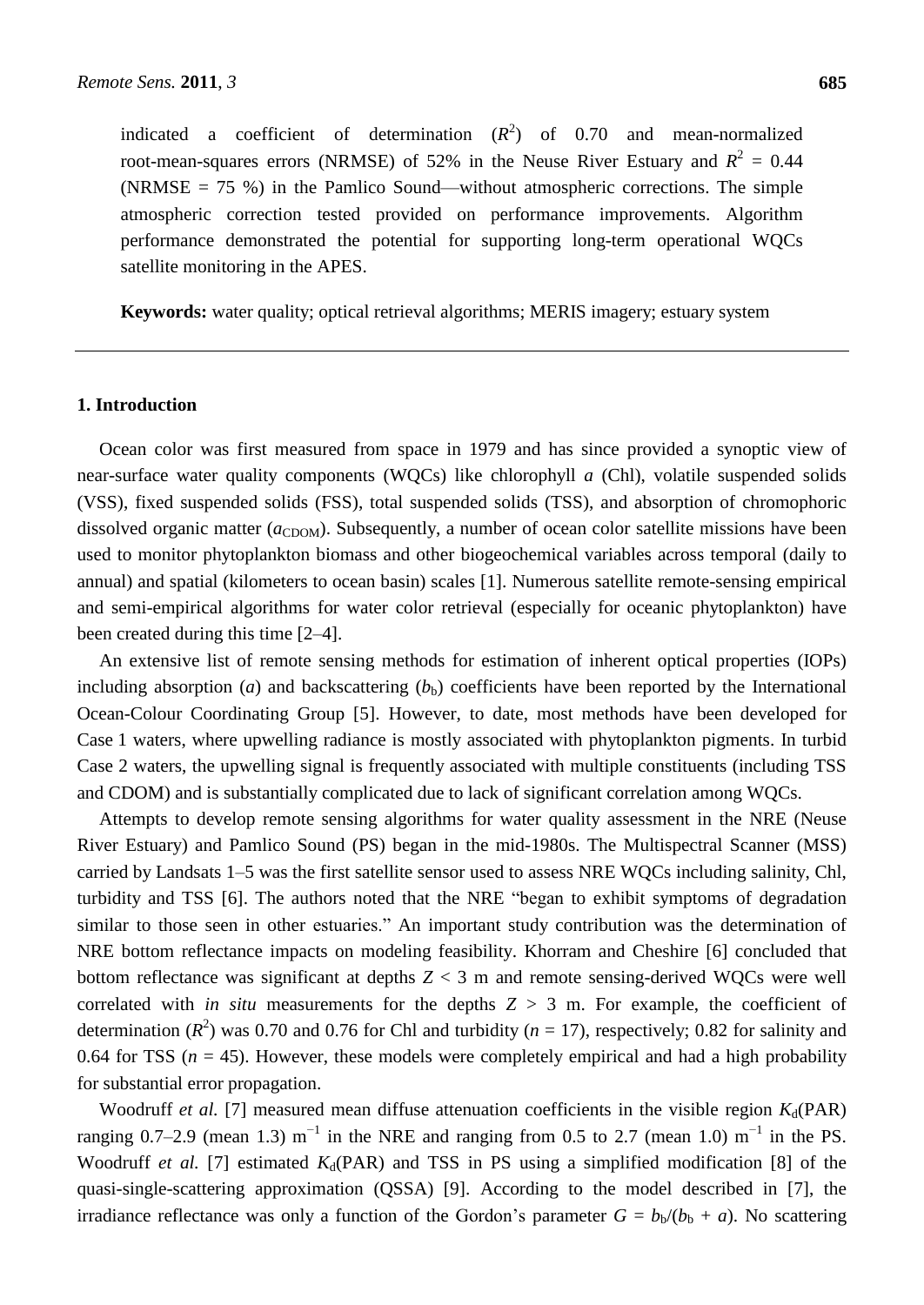phase function or geometry of illumination and observation were taken into account. However, as shown by Haltrin and Gallegos [10] and Sokoletsky [11], neglecting these factors may lead to large errors. Additionally, it was assumed [7] that the specific absorption and backscattering coefficients for PS were constants. This assumption is probably not valid for the NRE and PS area of interest due to the large variability of dissolved and suspended matter in the water resulting in different optical responses [12–14]. Nevertheless, the relationship between reflectance in the red region (580–680 nm) and  $K_d$ (PAR) in PS was fairly robust ( $R^2 = 0.72$ ;  $n = 61$ ) under a variety of environmental conditions [8].

Karaska *et al.* [15] mapped WQCs (Chl, TSM, CDOM and total attenuation) in the NRE using the photobathymetry and water quality software presented by Huguenin *et al.* [16]. The software was based on a four-dimensional look-up-table (LUT) representing irradiance reflectance as a function of wavelength, depth, and concentrations of Chl, TSM and CDOM using the Morel and Prieur [17] model modified for shallow (finite) layers. Both [15] and [16] did not account for the important impacts of scattering phase function, illumination and observation geometry and variability of the specific absorption and backscattering coefficients. The results for the Advanced Visible-Infrared Imaging Spectrometer (AVIRIS) derived Chl using the above-mentioned approach for eight southeastern Massachusetts lakes was a  $R^2 = 0.89$ , while the relative errors varied from  $-64\%$  to 207%; with a mean-normalized root-mean-squares error (NRMSE) of 74% [16]. Improved results were achieved by this approach for Chl retrieval along three NRE transects when the elapsed time  $\Delta t$  between the field data and the AVIRIS data collection was within one hour ( $R^2 = 0.67$ , 0.76 and 0.90); at  $\Delta t > 2$  h results were not acceptable [15].

The application of spectral radiance ratios or spectral reflectance ratios largely removes angular scattering features, geometrical factors and bottom influence effects from the solution, and flattens the non-linear behavior of reflectance as a function of Gordon's parameter *G* [3,4,18–23], thus improving IOPs retrievals and WQCs estimates. Several authors have modified a spectral reflectance ratio empirical method for development of various variants of adaptive optical algorithms for IOPs and WQCs estimation [4,24–30]. Like the reflectance ratio approach, adaptive optical algorithms can overcome ambiguousness of IOPs estimations from known reflectance [31].

Lunetta *et al.* [32] were able to estimate Chl, CDOM, TSS and FSS for the NRE and PS using atmospherically corrected (radiative transfer model) narrow band (9.5 nm) surface reflectance  $R(\lambda)$  or  $R(\lambda)$  ratios to estimate WQCs. The spectral bands and ratios represented a subset of AVIRIS bands that were selected to simulate both the Moderate Resolution Imaging Spectroradiometer (MODIS) and Medium Resolution Imaging Spectrometer (MERIS) sensors. Atmospheric correction used LUTs generated using the MODerate resolution atmospheric TRANsmission (MODTRAN) radiative transfer model for calculation of upwelling spectral radiances corresponding to the range of surface reflectances, atmospheric aerosol loadings and water vapor that would anticipate the range of observed radiances in the study region [33]. The MODTRAN code uses a discrete ordinate method for solution of the radiative transfer equation [34]. The best surface reflectance indices were found as follows (sample size  $n = 13$ ): R(693)/R(673) for Chl ( $R^2 = 0.98$ ); R(470)/R(555) for CDOM ( $R^2 = 0.90$ ); and R(620–670) for TSS ( $R^2 = 0.55$ ) and FSS ( $R^2 = 0.64$ ). Thus, the significance levels (*p*) for all above-mentioned WQCs were  $p < 0.003$  and results considered statistically significant. A quantification of VSS did not produce acceptable results.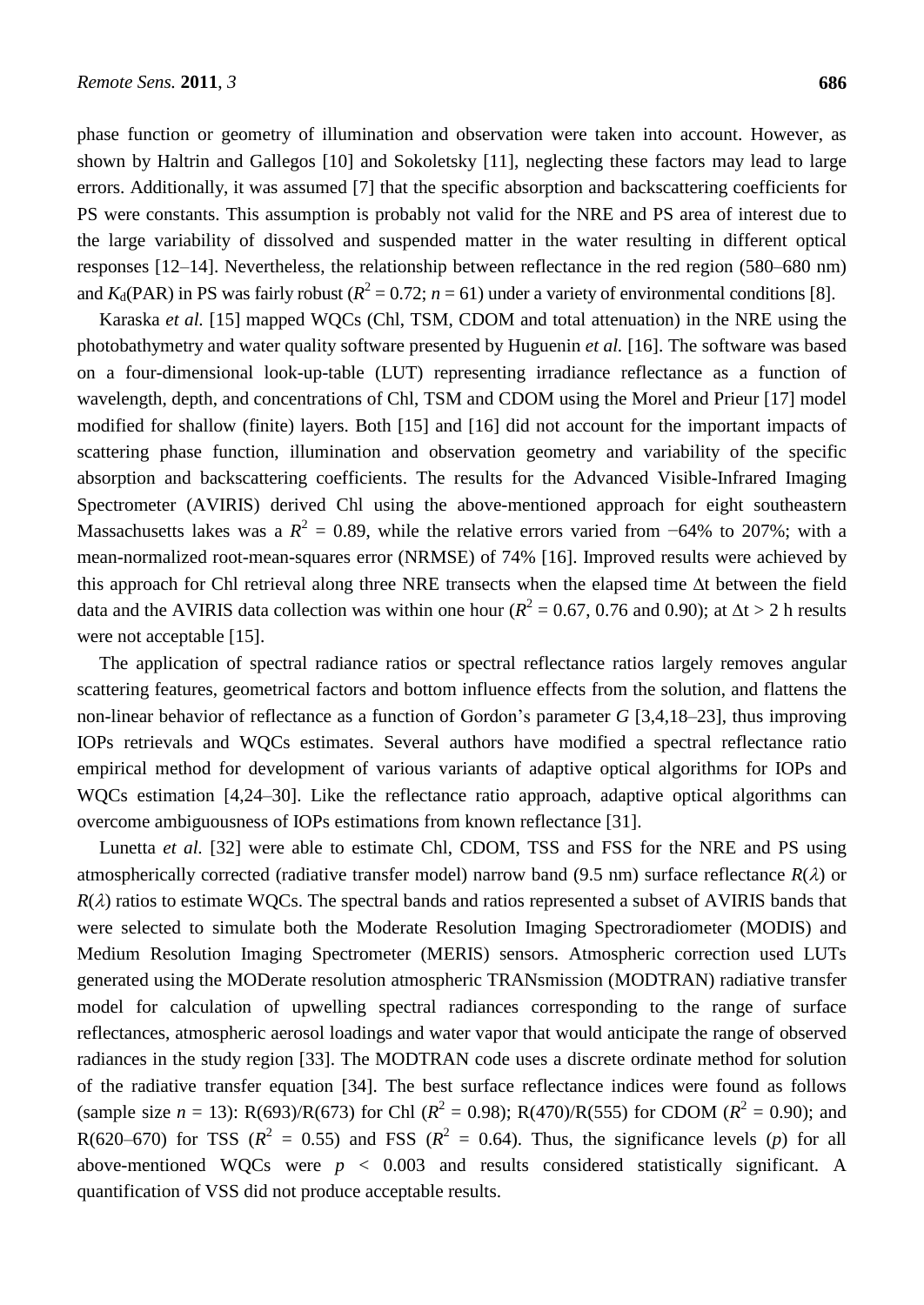Sokoletsky *et al.* [30] developed a semi-empirical underwater optical algorithm for WQCs in NRE and PS using Gordon's parameter spectral ratios instead of reflectance spectral ratios. The authors used  $G(665)/G(560)$  spectral ratios for  $a_{CDOM}(412.5)$  estimation and  $G(709)/G(665)$  for Chl,  $a_{TSS}(665)$ , TSS, VSS and FSS retrievals. Determination coefficients between the algorithm-derived and *in situ* measured WQCs were 0.88 ( $n = 79$ ) for Chl, 0.59 ( $n = 79$ ) for  $a_{CDOM}(412.5)$ , 0.51 ( $n = 68$ ) for TSS, 0.78 ( $n = 68$ ) for VSS, and 0.00 ( $n = 68$ ) for FSS; demonstrating highly significant results for all WQCs investigated, excluding FSS. This was similar to results by Khorram and Cheshire [6], Karaska *et al.* [15] for Chl estimation and Lunetta *et al.* [32] for Chl, CDOM and TSS. However, the different results obtained for VSS and FSS in [30] and [32] can be attributed to the distinctive seasonal data. For example, all measurements used for WQCs retrieval in [32] were limited to one day and small sample size  $(n = 13)$ ; while the results reported in [30] were based on nine observation dates  $(n = 79)$ .

## *1.1. Study Area*

The NRE is the largest tributary of the North Carolina's Albemarle-Pamlico Estuarine System (APES) which is the second largest estuarine complex in the USA. This complex is representative of shallow, periodically stratified, semi-lagoonal estuaries, found along the Mid-Atlantic. The NRE drains some of North Carolina's most productive agricultural land and rapidly expanding urban areas. The NRE originates in the piedmont of North Carolina, near Durham, flows through Raleigh and empties into the PS beyond New Bern (Figure 1). The NRE is approximately 325 km in length, with depths between 2 and 7 m, averaging approximately 7.5 m in the Northern Pamlico basin. The Neuse River is among the widest in the USA; ranging from 2 km at New Bern to 12 km at the PS confluence [35–37]. The APES supports approximately 80% of commercially and recreationally-caught coastal fisheries species in the Southeastern Atlantic Region [38]. Over the past several decades, this system has been adversely affected by human activities (*i.e.*, changes in nutrient loadings and habitat degradation) and climatic perturbations, including a recent increase in tropical cyclones [35,36]. These factors have led to degradation of water/habitat quality, and have caused declines of fisheries resources and of overall ecological condition [35,36,39,40].

The NRE is an example of a water body belonging to the intermediate water case with: (a) significant quantities of Chl, organic and inorganic matter; (b) predictable relationships between Chl, VSS and TSS; and (c) no strong correlations between Chl, FSS and CDOM [30]. Diffuse attenuation coefficients across the visible range,  $K_d(PAR)$ , typically range from 1.0 m<sup>-1</sup> to 2.5 m<sup>-1</sup> in the NRE-PS region [7]; therefore, the diffuse attenuation optical depth  $\tau_k(PAR) = ZK_d(PAR)$  ranges from 2 to 18.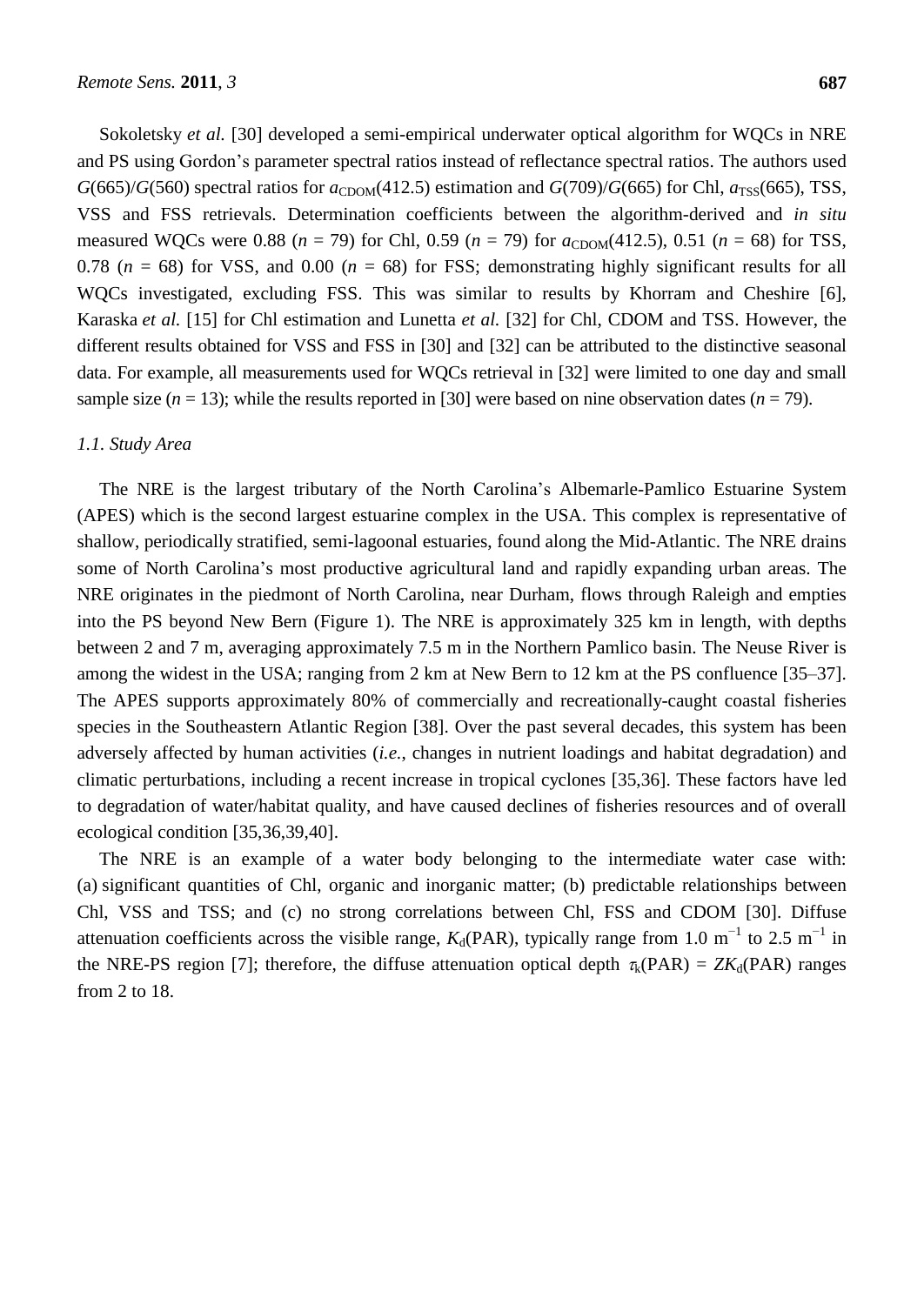

**Figure 1.** The Neuse River-Pamlico Sound Estuarine System including ModMon stations and FerryMon routes.

# **2. Methods**

In this study we developed two different variants for WQCs retrieval in the NRE and PS. One algorithm used a very simplistic atmospheric correction to derive spectral values of surface reflectance and surface Gordon's parameter  $G(\lambda, 0-)$  at  $\lambda = 665$  and 709 nm; while the second algorithm did not incorporate any atmospheric correction and was based on the top of atmosphere (TOA) radiance values measured at sensor (Figure 2). Both algorithms were developed for NRE and validated for the NRE  $(n = 633)$  and PS  $(n = 362)$  areas. For assessment of TSS, VSS, FSS and CDOM WQCs, the Neuse River Estuary Modeling and Monitoring Project (ModMon) data collection also was exploited [30].

# *2.1. Radiometric Measurements*

Radiometric data collections using a Satlantic Hyper Pro profiling instrument were performed in conjunction with the NRE Modeling and Monitoring Project (ModMon) [41]. The modified ModMon protocols were used to collect radiometric data as well as turbidity, Chl, CDOM, VSS, FSS.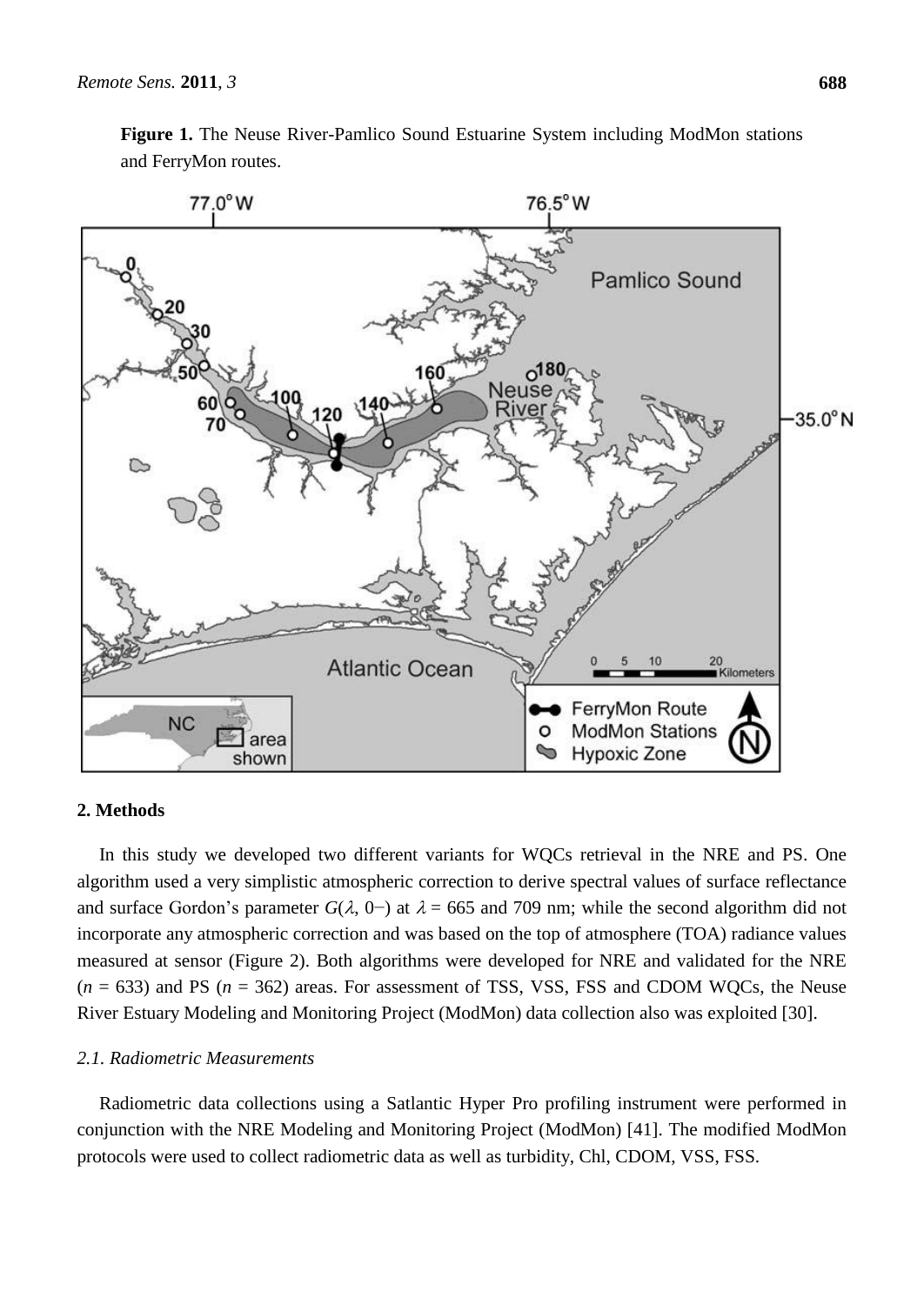**Figure 2.** Flow chart illustrating the algorithm development approach and validation procedures used in support of the study. Abbreviations: WQCs, water quality components; NRE, Neuse River Estuary; PS, Pamlico Sound, TOA, top of atmosphere.



TSS, diffuse attenuation coefficient, temperature and salinity data at 10 stations for nine dates within the 2006–2009 study duration (Figure 1). All radiometric measurements were acquired during morning hours, at zero nadir viewing angles. These measurements included spectra from 350 to 800 nm with a mean band width of 3.3 nm. Both downwelling irradiance just above the water  $E_d(\lambda, 0+)$  and underwater upwelling radiance  $L_u(\lambda, z)$  at depth *z* were collected. Measurements were made in the vertical plane normal to the Sun's azimuthal plane to minimize the contribution effects of sun glitter and of ship shadowing [42].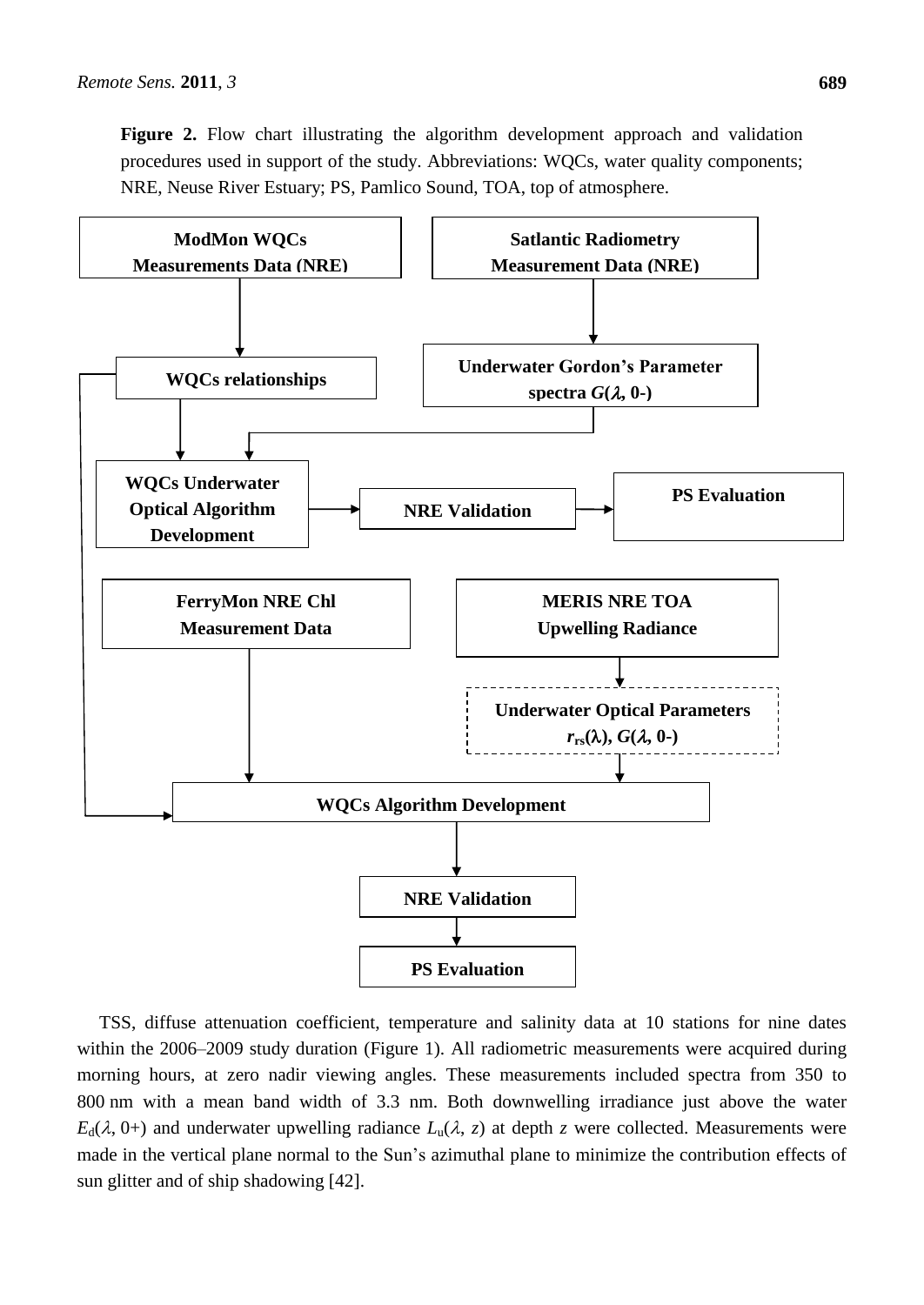The photosynthetically available radiation  $K_d(PAR)$  and the corresponding diffuse attenuation optical depth  $\tau_k(PAR)$  were averaged from the surface to the bottom depth.  $K_d(PAR)$  was calculated from PAR measured in the *i*<sup>th</sup> layer ( $n = 547$ ). The ranges of  $K_d(PAR)$  and  $\tau_k(PAR)$  were estimated at [0.5;3.3]  $m^{-1}$  and [2.5;10.5] with a mean of 1.6 ( $\pm$ 0.5)  $m^{-1}$  and 6.0 ( $\pm$ 1.5), respectively, for all NRE stations. Accounting for a "semi-infinite" layer at  $\tau_k(PAR) > 2.5 - 3$  [43], we ignored the bottom's influence on the optical surface measurements in the APES. Note, the similarity of the  $K_d(PAR)$  data in this study to that reported in [7].

## *2.2. Water Quality Measurements*

Relevant parameters determined as part of ModMon included vertical profiles of PAR, temperature, salinity, Chl fluorescence, and turbidity at 0.5 m depth intervals for each sampling location. Discrete samples for VSS ( $n = 68$ ), FSS ( $n = 68$ ), TSS ( $n = 68$ ), Chl ( $n = 79$ ), and  $a_{CDOM}(\lambda)$  ( $n = 79$ ) were also collected at near-surface and bottom at each site. To support underwater optical model development, only subsurface values of WQCs were used. Experimental methods of WQCs determination used in the study are described in [30].

An additional dataset of near-surface Chl measurements was obtained through the North Carolina Ferry-Based Monitoring (FerryMon) Program; which consisted of two NC Department of Transportation ferries, traversing both the NRE and PS. The NRE ferry completed 40 crossings daily between Cherry Point and Minnesott Beach, while the PS ferry completed four daily crossings between Cedar Island and Ocracoke Island (Figure 1). The FerryMon database included 142,265 NRE and 173,918 PS Chl measurement observations from 2006 to 2009. Ferries were equipped with automated water quality monitoring systems, including a flow-through YSI 6600 sondes that measured Chl fluorescence, conductivity, turbidity, temperature, salinity, dissolved oxygen and pH [41,44]. *In vivo* fluorescence was converted to Chl concentrations according to calibration equations relating fluorescence to various concentrations of extracted Chl. The random error associated with the fluorometric Chl determinations for both the ModMon and FerryMon programs was estimated using parallel laboratory measurement protocols. A systematic error of approximately 2.0% associated with the ferry-based estimates was minimized by regular calibrations.

## *2.3. Satellite Imagery*

We used the Medium Resolution Imaging Spectrometer (MERIS) for its relatively high spatial resolution and spectral bands optimized for estimating WQCs. In particular, the 704–713 nm band was previously determined to be extremely important for APES water quality monitoring [32,45]. MERIS was designed by the European Space Agency (ESA) for ocean and coastal water remote sensing applications. The MERIS design features include a spatial resolution of 300 m (high resolution mode) together with a revisit period of 2–3 days (latitude dependent), 15 narrow spectral bands in the 400–900 nm spectral range with a relatively high signal to noise ratio, high radiometric sensitivity and stability, and radiometric errors < 2% [45]. MERIS was launched into a sun synchronous polar orbit onboard the ESA's Environmental Satellite 1 (EnviSat-1) on 1 March 2002. It was deployed as a research instrument with an initial mission cycle scheduled through 2010; which has subsequently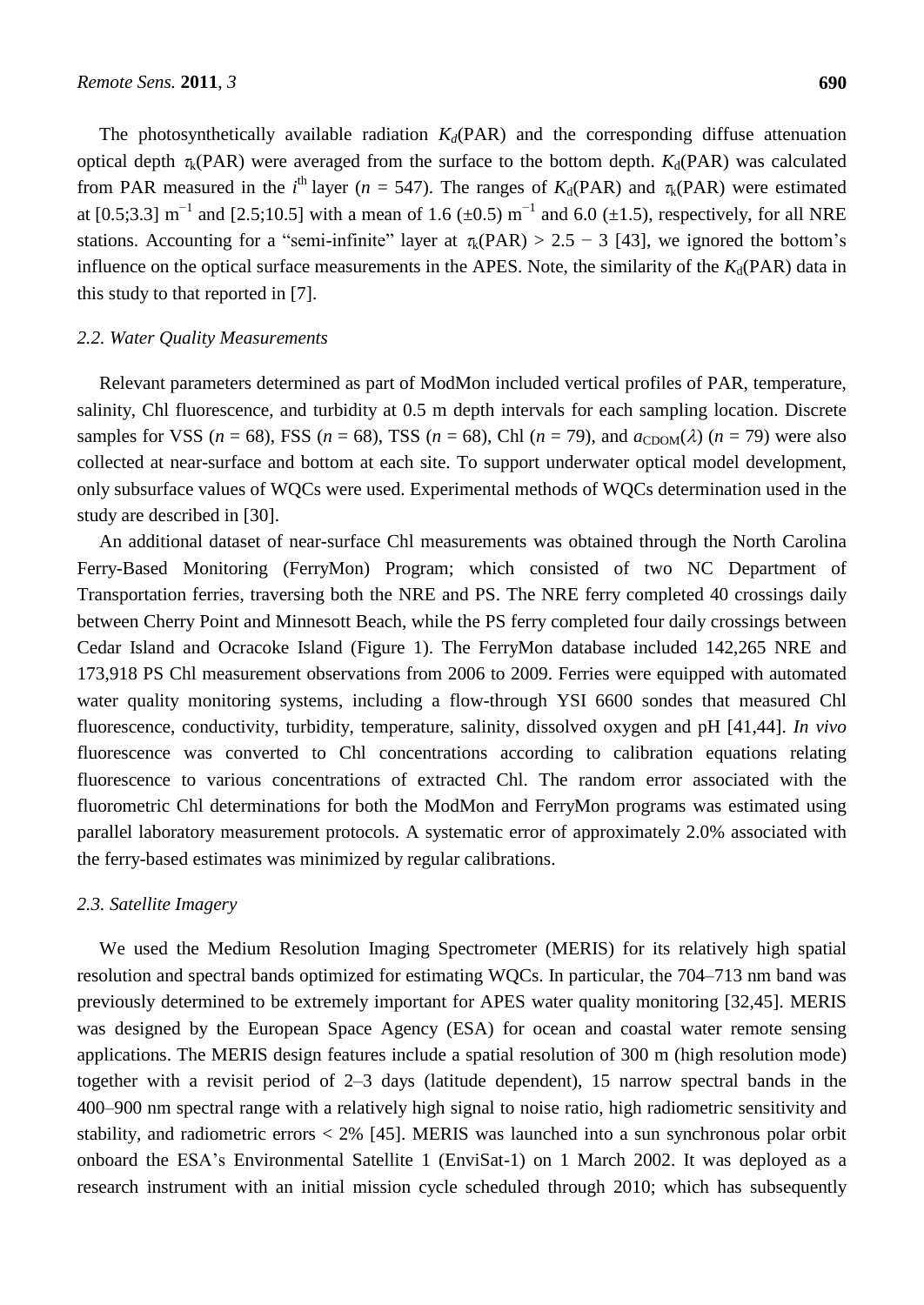been extended through 2013. A follow-on instrument is scheduled for deployment 2013 onboard ESA's Sentinel-2.

To achieve correspondence between the MERIS Chl retrievals and the FerryMon measurements, only those data aligned in both time ( $\Delta t \leq 4$  h) and space ( $\Delta d \leq 150$  m) were used for algorithm validation. The numerical test did not reveal any statistically significant differences between the radiance signals detected by the sensor at selected and diminished times and distances.

## *2.4. Water Quality Retrieval Algorithms*

The MERIS upwelling TOA spectral radiance  $L<sub>u</sub>(TOA, \lambda)$  and FerryMon data from the NRE was used to support algorithm development ( $n = 633$ ). Auxiliary data such as nadir viewing angle of satellite's sensor, wind speed, atmospheric pressure, relative humidity, and ozone density (in Dobson units) were derived from the MERIS L1b images (N1 format) by the open-source toolbox BEAM-VISAT (version 4.5.2). The spectral scaling factors needed for conversion from the spectral TOA digital numbers to the spectral TOA upwelling radiance also were extracted using the toolbox. Detailed information about BEAM toolbox may be found at [http://www.brockmann-consult.de/](http://www.brockmann-consult.de/%0bcms/web/beam/welcome) [cms/web/beam/welcome.](http://www.brockmann-consult.de/%0bcms/web/beam/welcome)

Our modeling efforts revealed large uncertainties primarily attributed to the lack of aerosol properties information. Without additional information the development of a substantially complete version of atmospheric correction sub-algorithm was not possible [46–49]. Therefore, two approaches, one that incorporated a very simple atmospheric correction and one without any atmospheric correction were developed and tested. The flow chart for the development of algorithms used in the study is shown in Figure 2. Both algorithms incorporated NRE reflectance  $r_{rs}(\lambda)$  values across three spectral regions corresponding to the minimum value at 650−676 nm (red) and two maximum values at 569−600 nm (green) and 683−710 nm (NIR) [30]. CDOM absorption was closely related to the green to red reflectance ratio, while Chl, VSS, and TSS concentrations were strongly influenced by the NIR to red reflectance ratio. The following equation for Chl (mg  $m^{-3}$ ) algorithm with atmospheric correction was derived from the NRE FerryMon and MERIS data:

$$
Chl = 20.28F^{3.854}, \quad F = \frac{1/G(665) - 1}{1/G(709) - 1}
$$
 (1)

This equation closely resembles that used in [30]. The function *F* was used to provide a more robust approach, compared to simple reflectance ratios or Gordon's parameter ratios.

Next, we incorporated an approximation equation relating  $G(\lambda)$  with the surface spectral reflectance  $r_{rs}(\lambda) = L_u(\lambda, 0-) / E_d(\lambda, 0-)$  ( $L_u(\lambda, 0-)$ ) and  $E_d(\lambda, 0-)$  that represents spectral upwelling radiance and downwelling irradiance, respectively:

$$
r_{\rm rs}(\lambda) = 0.2049G(\lambda)[1 + 0.2821G(\lambda) - 1.019\mu_1 + 0.4561\mu_1^2](1 + 0.4021/\mu_2)
$$
 (2)

where  $\mu_1$  is the cosine of the subsurface solar zenith angle and  $\mu_2$  is the cosine of the subsurface nadir viewing angle. Equation (2) was derived based on results in [30] for the relationship between *r*rs, and *G* and  $\mu_1$  incorporating  $r_{rs}(\mu_2)$  relationship according to Albert and Gege [50]. The numerical calculations documented by [30] and [50] were based on the precise invariant imbedding method (IIM); however, basic assumptions used for *r*rs model development were different. Details of our IIM computations are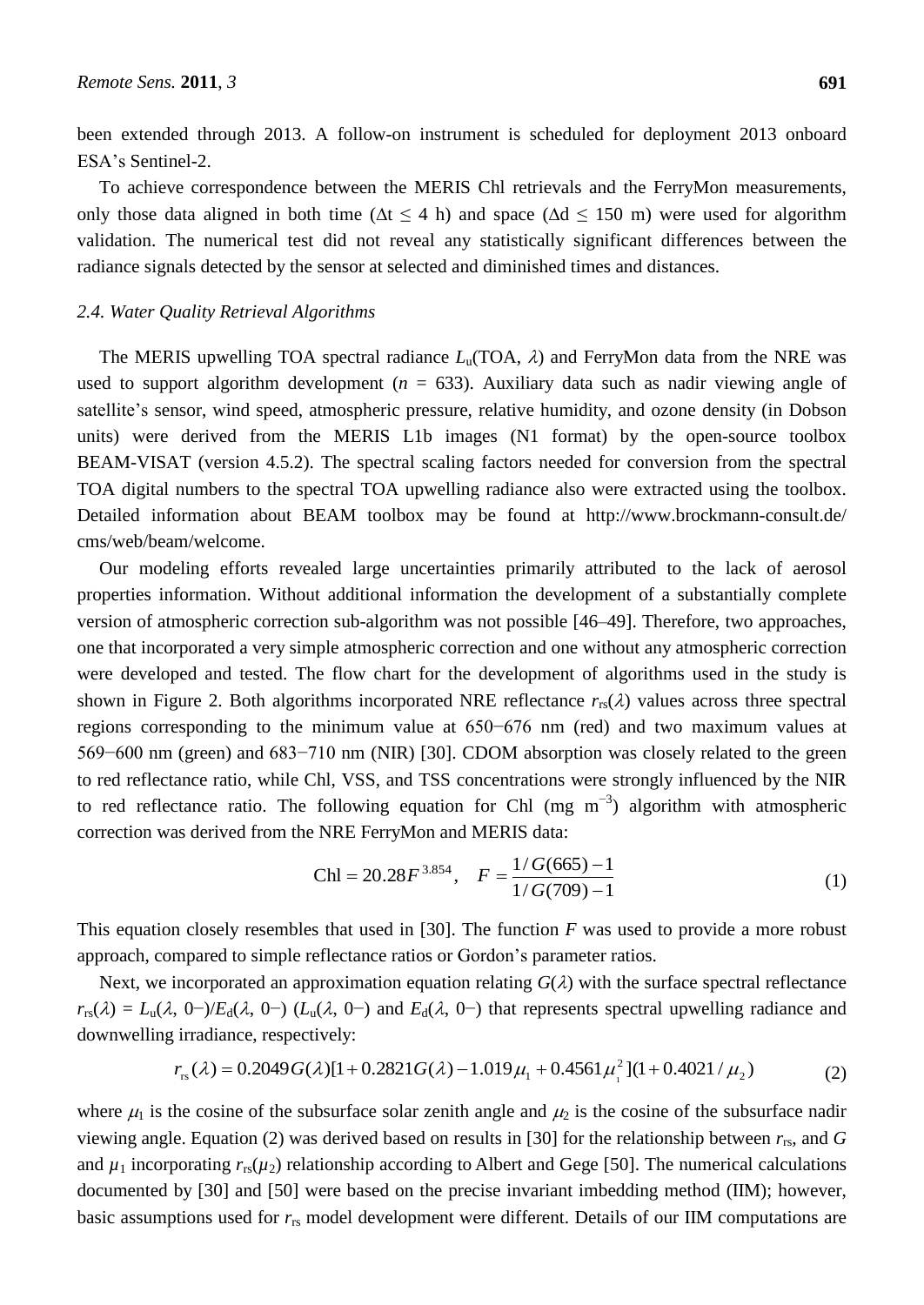outlined in [51–54]. The following assumptions were incorporated for derivation of Equation (2): (1) the strongly forward-peaked Fournier-Forand-Mobley (FFM) particulate scattering phase function; (2) solar zenith angles  $\theta_0 \in [0, 0.961.7, 0.07]$ ; (3) nadir viewing angle  $\theta_2 = 0, 0.4$  wavelengths  $\lambda = \{560 \text{ nm},$ 665 nm, 709 nm}; and (5) single-scattering albedo  $\omega_0 \in [0.1;0.99]$ . The FFM  $p(\theta)$  was selected because it reproduces scattering conditions pertaining to different natural waters [55–57]. Equation (2) was then inverted as follows:

$$
G(\lambda) = 1.773 \left( \sqrt{F_1^2 + F_2(\lambda)} - F_1 \right) F_1 = 1 - 1.019 \mu_1 + 0.4561 \mu_1^2, F_2(\lambda) = \frac{5.505 r_{\rm rs}(\lambda)}{1 + 0.4021 / \mu_2}
$$
(3)

The atmospheric correction algorithm for conversion from the TOA spectral radiances to the above-water remote-sensing reflectance spectra  $R_{rs}(\lambda) = L_w(\lambda)/E_d(\lambda, 0+)$  ( $L_w$  is the water-leaving radiance), was based on the knowledge of seasonal atmospheric transmittance over the APES and applying the reciprocity principle for atmospheric transmittance along the target to satellite as presented in Appendix A. Further conversion from the  $R_{rs}(\lambda)$  to the under-water remote-sensing reflectance spectra  $r_{rs}(\lambda)$  was performed using the equation by Craig *et al.* [29] derived from the radiative transfer simulations:

$$
r_{rs}(\lambda) = \frac{R_{rs}(\lambda)}{0.52 + 1.7R_{rs}(\lambda)}
$$
(4)

The TSS absorption coefficient at 665 nm  $a_{\text{TSS}}(665)$ , VSS, FSS and CDOM were then estimated by the semi-empirical underwater optical algorithm derived from the ModMon measurements [30]:

$$
a_{\text{TSS}}(665) = 0.01649 \text{Chl} \tag{5}
$$

$$
VSS = 8.300[a_{TSS}(665)]^{0.8672}
$$
 (6)

$$
TSS = 13.68[a_{TSS}(665)]^{0.5041}
$$
 (7)

$$
FSS = TSS - VSS
$$
 (8)

$$
a_{\text{CDOM}}(412.5) = 4.791[G(665)/G(560)]^{1.218}
$$
\n(9)

The non-atmospherically corrected algorithm was derived from the same database as the corrected version; without implementing the conversion from TOA radiance to Gordon's parameter *G*. Accordingly, the Chl concentration was directly related to the spectral TOA bidirectional reflectance [58]  $r(\lambda, \text{TOA}) = L_u(\lambda, \text{TOA})/E_0(\lambda)$  ( $L_u(\lambda, \text{TOA})$ ) is the spectral upwelling radiance at the TOA and  $E_0(\lambda)$  is the spectral extraterrestrial irradiance normal to the solar beam at the mean solar distance:

$$
Chl = 20.59[r(709, TOA)/r(665, TOA)]^{4.055}
$$
 (10)

The  $a_{TSS}(665)$ , VSS, TSS, and FSS were estimated by Equations (5–8), respectively, while the  $a_{\text{CDOM}}(412.5)$  was estimated from the following equation:

$$
a_{\text{CDOM}}(412.5) = 6.489[r(665, TOA) / r(560, TOA)]^{1.424}
$$
 (11)

Equation (11) was derived from the ModMon measured and modeling data assuming spectral reflectance ratios equality: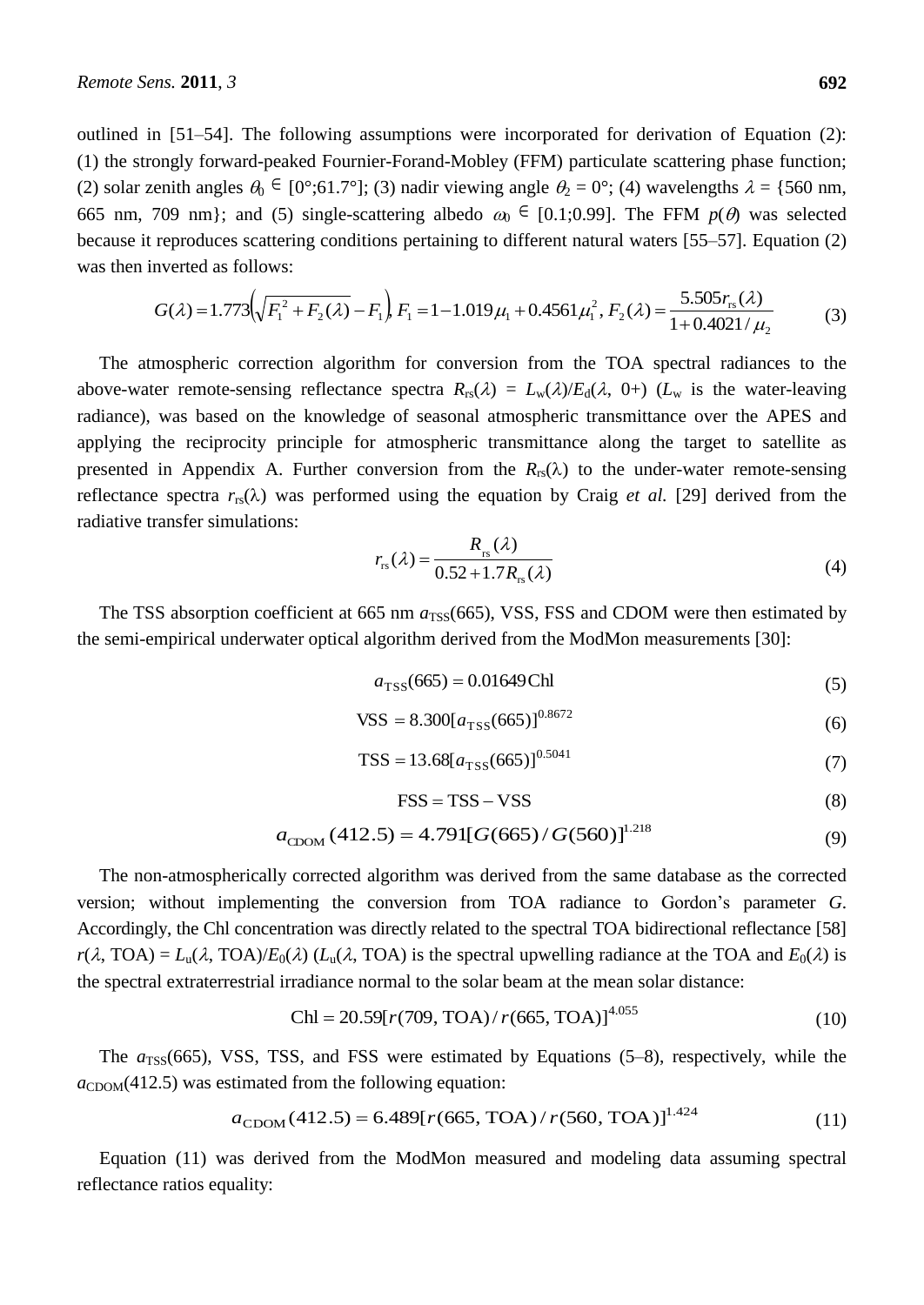$$
r(665, TOA) / r(560, TOA) = R_{\text{trs}}(665, 0+)/ R_{\text{trs}}(560, 0+)
$$
\n(12)

where  $R_{\text{trs}}(\lambda, 0+) = L_u(\lambda, 0+) / E_d(\lambda, 0+)$  is the total above-water reflectance. Equation (12) assumes that reflectance is unchanged throughout the atmosphere. Extensive observational evidences support the above assumption [13,59].

# **3. Results and Discussion**

#### *3.1. Validation of rrs Approximations*

Figure 3 shows the plot of relative errors for individual values of *G* at  $\lambda = 665$  nm and  $\mu_2 = 1$ associated with the approximation for  $r_{rs}$  described by Equation (2) yielding  $R^2 = 0.99$  and NRMSE = 2.1% compared to the IIM computations. Errors were between  $-6\%$  and 9%, increasing nearly monotonically with  $\mu_1$  and decreasing in absolute value with *G*; at  $G = 0.56$  all errors are zero. It is important to note that using the spectral *G*-ratios for WQCs retrievals significantly decreases errors relating to the unknown scattering phase function  $p(\theta)$ . For the NRE, inaccuracies associated with the  $p(\theta)$  were estimated within  $\pm 1\%$  [30].

**Figure 3.** Relative errors of approximate values of  $r_{rs}$  calculated relative to  $r_{rs}$  computed by the invariant imbedding method (IIM). Calculations are shown for  $\lambda = 665$  nm and  $\mu_2 = 1$ .



## *3.2. Validation of WQC Algorithms*

The scatter plots comparing Chl predicted from the MERIS data with Chl measured during FerryMon trips are shown on Figure 4. Both the atmospherically corrected (Figure 4(a)) and uncorrected (Figure 4(b)) algorithms were used for Chl computations. Results demonstrated relatively good correlation and accuracy between predicted and measured values for the both the NRE and PS. Although the obtained NRMSE errors (52–75%) were greater than the suggested threshold of 35%  $(0.05 \text{ to } 50.0 \text{ mg m}^{-3})$  for satellite sensors [60,61], these values may be considered as acceptable taking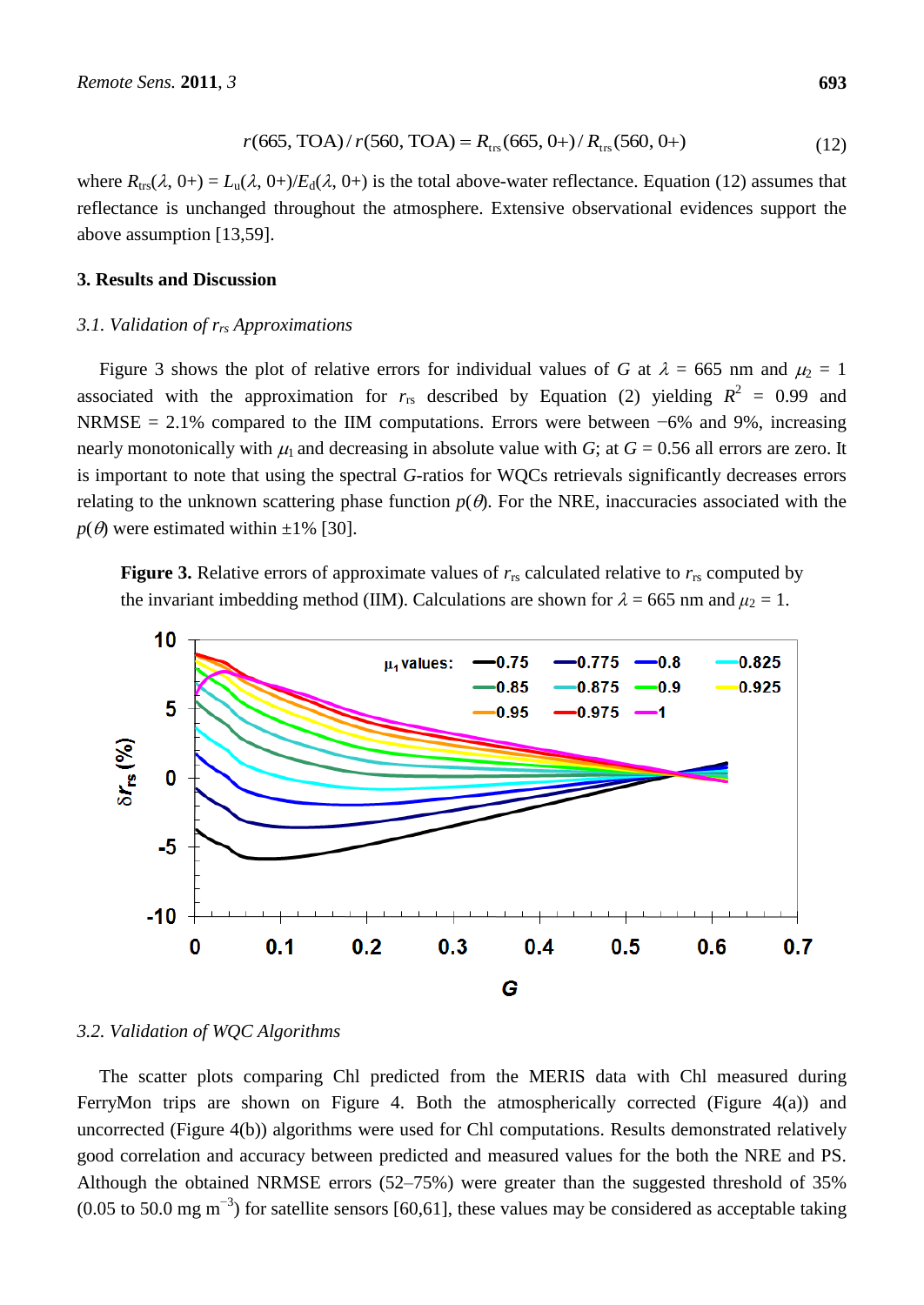into account the complexity of waters under consideration and the great daily and seasonal WQCs variability. Figure 4 illustrates that the results obtained by both remote sensing algorithms are better for Chl values >10 mg  $m^{-3}$ . This result is especially important for the purpose of detecting dates and locations of Chl exceeding 40 mg m<sup>-3</sup>. The 40 mg m<sup>-3</sup> value is the basis for the Total Maximum Daily Load (TMDL) nitrogen non-point source loading reductions established for the NRE [62].

**Figure 4.** Scatter plot for NRE (Neuse River Estuary) and Pamlico Sound (PS) Chl values comparing MERIS retrieval estimates to FerryMon measured values for both with **(a)** and without **(b)** atmospheric correction. The Chl values exceeding Total Maximum Daily Load (TMDL) values (40 mg m<sup>-3</sup>) are illustrated in the upper right rectangle.



Two opposing effects had a substantial impact across the study area. First, Chl variability in the PS (52%) was significantly lower than in the NRE (94%). Second, Chl concentrations in PS were typically much lower than in the NRE (Table 1). Accordingly, results varied between systems (Figure 4). The NRMSE,  $R^2$  and significance level  $(p)$ , were better for NRE than for PS (Table 1).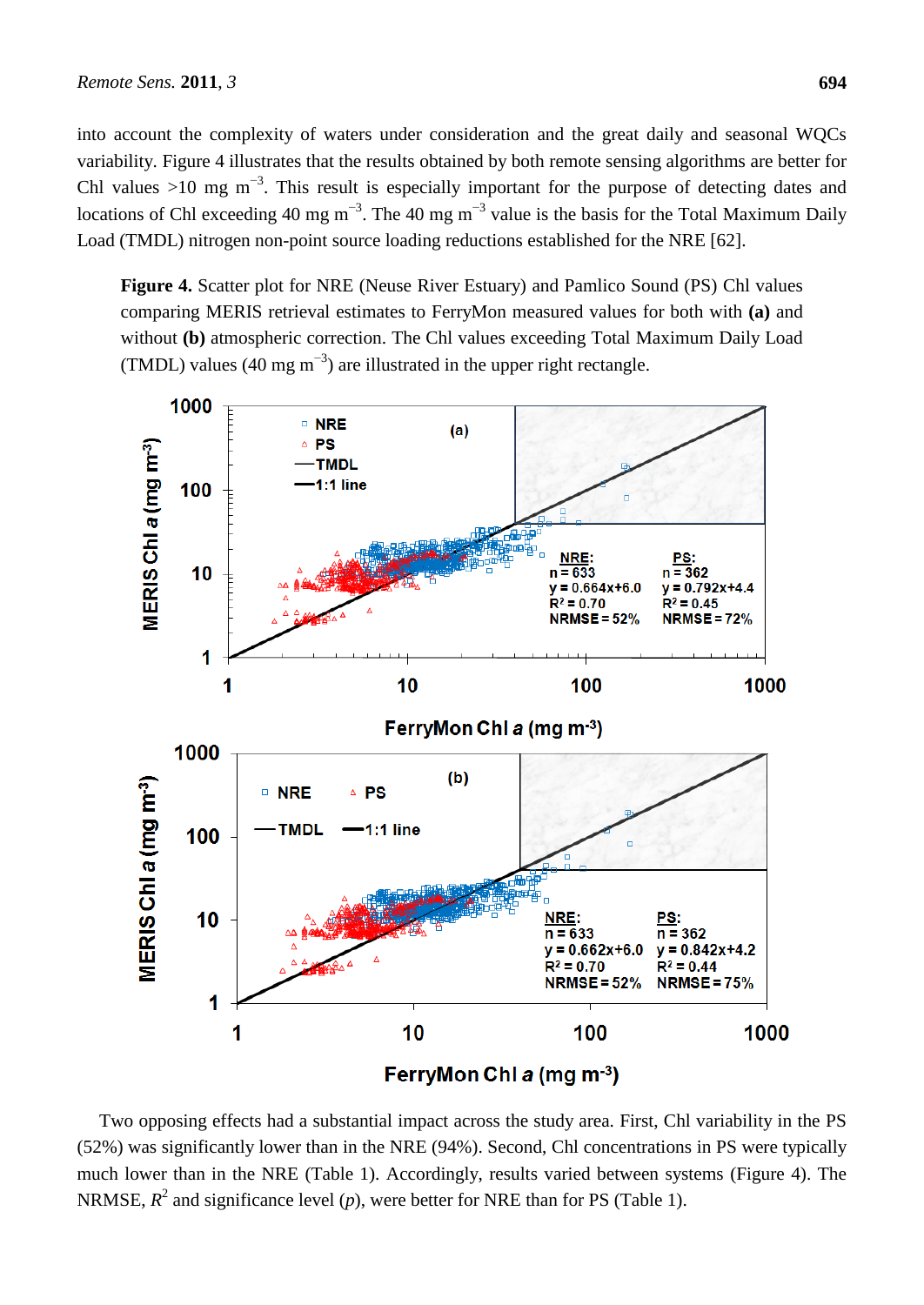It was not surprising that the Chl retrieval accuracies were similar for the both algorithms. Moreover, any attempts to apply more realistic atmospheric correction schemes, including the direct and diffuse light fluxes and aerosol light scattering simulations [46–49], resulted in even poorer results. The additional complexity associated with the atmospheric correction applied in this study, likely did not adequately represent atmospheric optical processes to the extent necessary to result in a measurable improvement in WQCs retrievals. Thus, the future investigation of real atmospheres over the NRE and PS, especially for aerosol properties, may substantially improve the atmospheric models and subsequent WQCs retrieval results for the APES.

A direct comparison between the ModMon measurements and MERIS predictions of WQCs was possible only on 14 October 2008, when ModMon and MERIS were temporally ( $\Delta t = 0.75$  h) and spatially ( $\Delta d = 76$  m) aligned. Table 2 contains the results derived for both remote-sensing algorithms. The errors for all WQCs (excluding FSS) closely approximated those obtained from the *in situ* water quality algorithm [30].

**Table 1.** Validation results of predicted (MERIS) *versus* measured (FerryMon) Chl concentrations for the Neuse River Estuary and Pamlico Sound both with (upper rows) and without (lower rows) atmospheric correction. The columns from the left to the right mean the sample size (*n*), measured mean, standard deviation (SD), coefficient of variation (CV), normalized mean biased error (NMBE), normalized root-mean-squares error (NRMSE), determination coefficient  $(R^2)$ , significance level  $(p)$ , intercept and slope.

| $\boldsymbol{n}$           | <b>Mean</b><br>$(mg \, m^{-3})$ | <b>SD</b><br>(mg<br>$m^{-3}$ | $\mathbf{C}\mathbf{V}$<br>$(\%)$ | <b>NMBE</b><br>$(\%)$ | <b>NRMSE</b><br>(%) | $R^2$ | $\boldsymbol{p}$     | <b>Intercept</b><br>$(mg m^{-3})$ | <b>Slope</b> |  |  |
|----------------------------|---------------------------------|------------------------------|----------------------------------|-----------------------|---------------------|-------|----------------------|-----------------------------------|--------------|--|--|
| <b>Neuse River Estuary</b> |                                 |                              |                                  |                       |                     |       |                      |                                   |              |  |  |
| 633                        | 17.7                            | 12.6                         | 71                               | 2.7                   | 52                  | 0.70  | $3 \times 10^{-165}$ | 6.0                               | 0.66         |  |  |
| 633                        | 17.8                            | 12.4                         | 70                               | 2.8                   | 52                  | 0.70  | $6 \times 10^{-165}$ | 6.0                               | 0.66         |  |  |
| <b>Pamlico Sound</b>       |                                 |                              |                                  |                       |                     |       |                      |                                   |              |  |  |
| 362                        | 9.1                             | 3.5                          | 38                               | 55                    | 72                  | 0.45  | $3 \times 10^{-49}$  | 4.4                               | 0.79         |  |  |
| 362                        | 9.2                             | 3.8                          | 41                               | 56                    | 75                  | 0.44  | $2 \times 10^{-47}$  | 4.2                               | 0.84         |  |  |

**Table 2.** Results comparing predicted (MERIS) *versus* measured (ModMon) WQCs values for NRE station #120 both with (upper row) and without (lower row) atmospheric correction. ModMon data were collected on 14 October 2008 at 09:40 AM EST and the MERIS overpass occurred at 10:25 AM EST. The numbers in parentheses are the MERIS WQCs errors relative to the ModMon data.

|                                    | <b>Chl</b> (mg m <sup>-3</sup> )        | $VSS(g m-3)$ | $FSS(g m^{-3})$                         |          | $TSS(g m^{-3})$ $a_{CDOM}(412.5)$ (m <sup>-1</sup> ) |
|------------------------------------|-----------------------------------------|--------------|-----------------------------------------|----------|------------------------------------------------------|
| ModMon                             | 15.5                                    | 2.4          | 1.5                                     | 3.9      | 4.1                                                  |
| MERIS (with atm.<br>correction)    | $11.2(-28\%)$ $1.9(-22\%)$ $3.9(161\%)$ |              |                                         | 5.8(48%) | $2.8(-32\%)$                                         |
| MERIS (without atm.<br>correction) |                                         |              | $10.9(-30\%)$ $1.8(-23\%)$ $3.9(159\%)$ | 5.7(46%) | $3.2(-21\%)$                                         |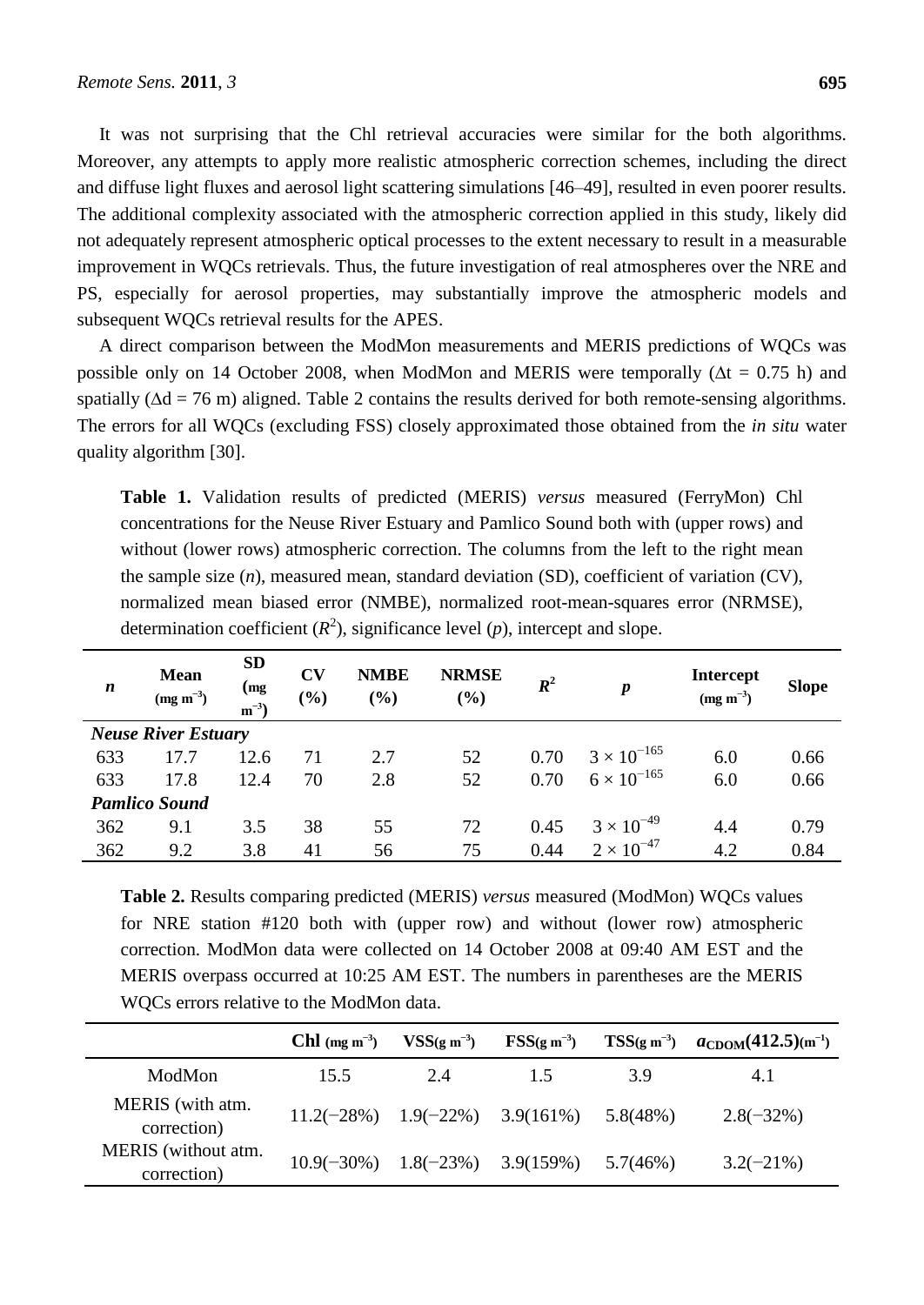#### *3.3. WQC Dynamics*

Figure 5 illustrates the seasonal dynamics of WQCs in the NRE derived from the ModMon, FerryMon and MERIS datasets (2006–2009). Only MERIS pixels located within a radius of 150 m from FerryMon sampling locations for the NRE and PS routes were selected for analysis. The ModMon observations correspond to station 120. The distances between this station and selected MERIS pixels ranged between 76 and 1,546 m. Only the results of the atmospheric correction algorithm for MERIS WQCs estimates are shown in Figure 5. The non-correction algorithm had very similar results (not presented). WQCs using the algorithm described in [30] are also presented in Figure 5.

**Figure 5.** Seasonal dynamics of daily-averaged WQCs in NRE (2006–2009) for Chl **(a)**, VSS (b), FSS (c), TSS (d) and  $a_{CDOM}(412.5)$  (e). FerryMon data and TMDL line are shown only for Chl, but measured and predicted ModMon and MERIS values are shown for all WQCs.

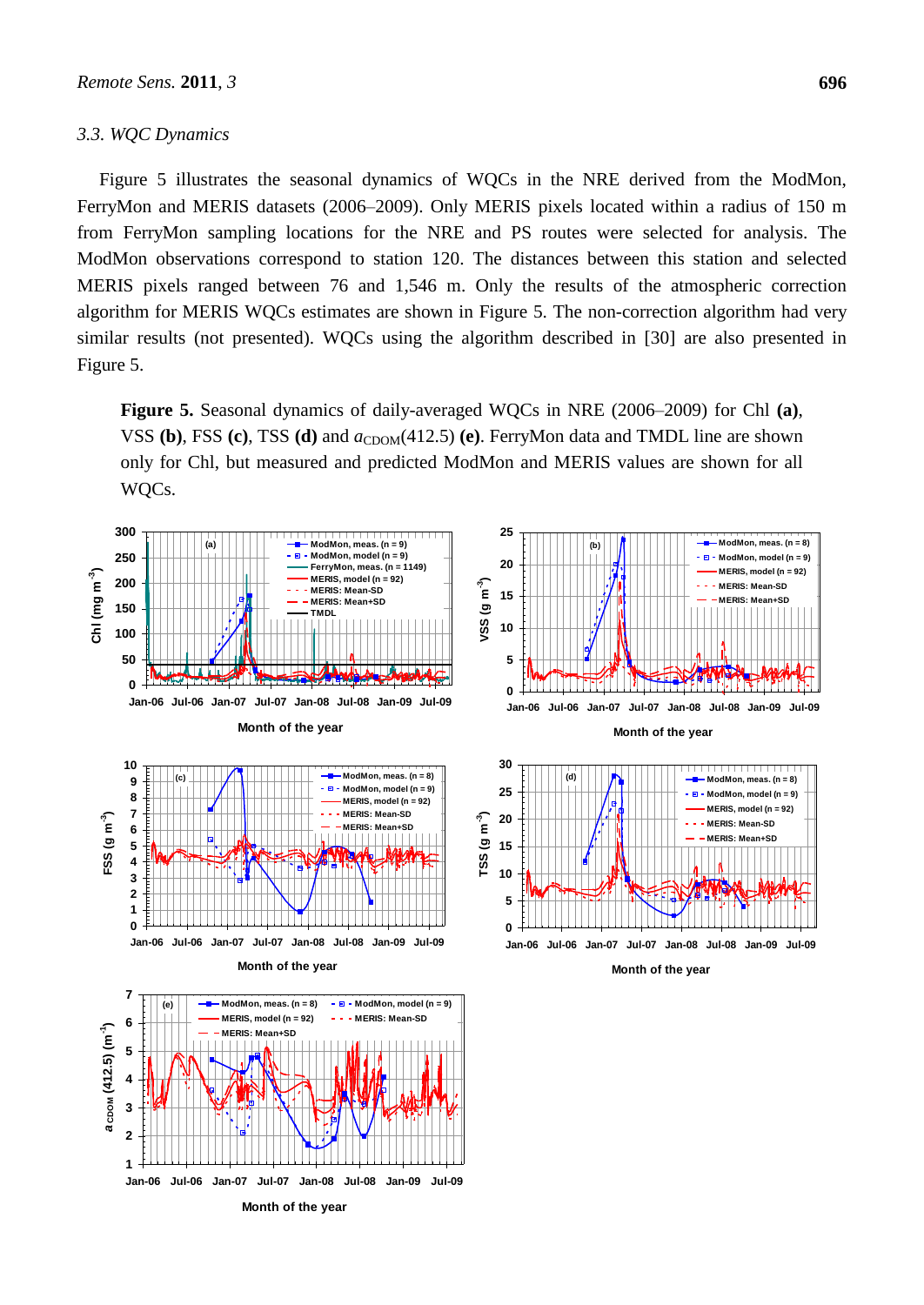ModMon and FerryMon measurement data closely correspond with MERIS-derived observations for Chl, VSS, TSS, and  $a_{CDOM}(412.5)$ , but values for FSS were less encouraging (Figure 5). Figure 5 was used to identify the stable *versus* unstable water quality conditions in the NRE during different time periods. System instability is expressed by long duration (>10-day) periods of high concentrations of VSS (>6 g m<sup>-3</sup>) and TSS (>11 g m<sup>-3</sup>), compared to the lower background WQC values [63]. These periods were observed twice during the approximately four year study duration (2006–2009); occurring in January 2006 and February–April 2007. Less pronounced, shorter duration periods of high WQCs concentrations were also observed in July 2006 and January and March 2008. Chl peaks correspond with seasonal NRE phytoplankton blooms [64]. Due to limited collection days for ModMon and MERIS, only the February–April 2007 VSS (Figure 5(b)) and TSS (Figure 5(d)) peaks were detectable.

**Figure 6.** Daily-averaged values for volatile suspended solids (VSS) **(a)** and total suspended solids (TSS) **(b)** predicted from FerryMon and MERIS for the NRE (2006−2009).



Nevertheless, the less stable VSS (Figure 6(a)) and TSS (Figure 6(b)) peaks may be discerned from the FerryMon Chl data based on relationships between Chl and particulate matter characteristic for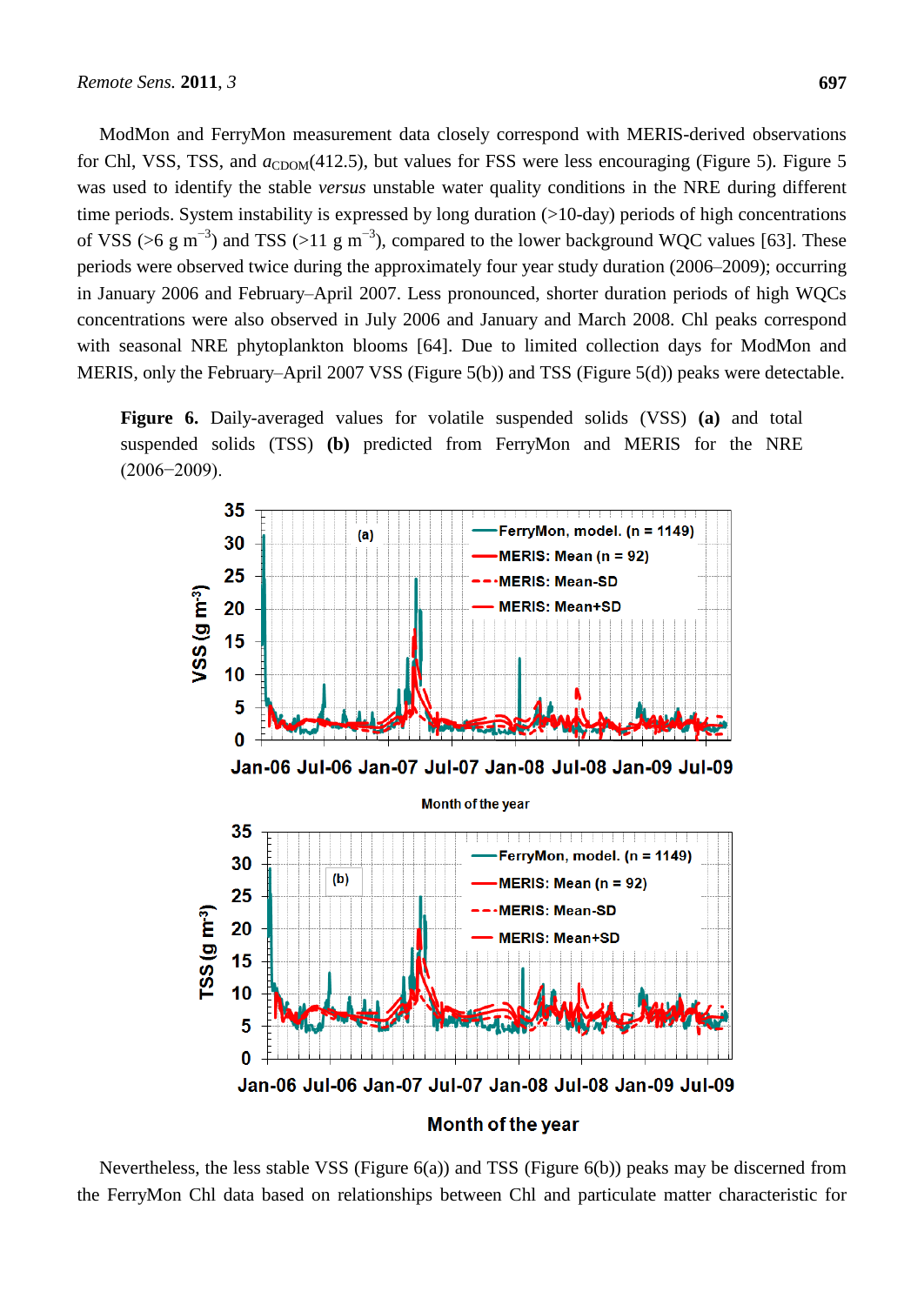NRE (Equations (5–7)). The VSS and TSS peaks are also evident in the MERIS-derived estimates presented in Figure 6(a,b), respectively. A simple atmospheric correction was used for these estimates (Appendix A). Figures 5 and 6 illustrate the seasonal variability and unstable nature of the NRE WQCs.

Measured FerryMon and modeled MERIS Chl dynamics (non-atmospherically corrected) were compared for the PS area exhibited several seasonal peaks and depressions (Figure 7). The most prominent and prolonged peaks with Chl > 10 mg  $m^{-3}$ , occurred in February–March 2006, July–August 2006, and January–February 2007. Only one Chl peak, with concentrations exceeding TMDL value of 40 mg m<sup>-3</sup>, was measured by FerryMon in December 2006. The dates of these peaks are very close to those observed for the NRE. Similar peaks and depressions may be expected for VSS and TSS based on the direct relationships between WQCs (Equations (5–7)).





## **4. Conclusions**

Two semi-empirical remote-sensing optical algorithms for the retrieval of WQCs in the APES were developed and validated for potential operational monitoring to complement existing *in situ* monitoring programs (ModMon and FerryMon). NRE *in situ* Chl data collected by FerryMon and remote sensing MERIS radiance data were used to develop relationships to support MERIS Chl retrieval results. The ModMon Chl, CDOM, VSS, FSS and TSS data collected in the NRE were used to develop algorithms for estimation other WQCs.

One Chl algorithm incorporated a very simple atmospheric correction based on the knowledge of seasonal atmospheric transmittance over the APES and applying the reciprocity principle for atmospheric transmittance along the target to satellite path using a modified quasi-single-scattering approximation (QSSA) for estimating the spectral Gordon's parameter and WQCs. The second algorithm estimated WQCs directly from TOA satellite spectral radiance data. Both algorithms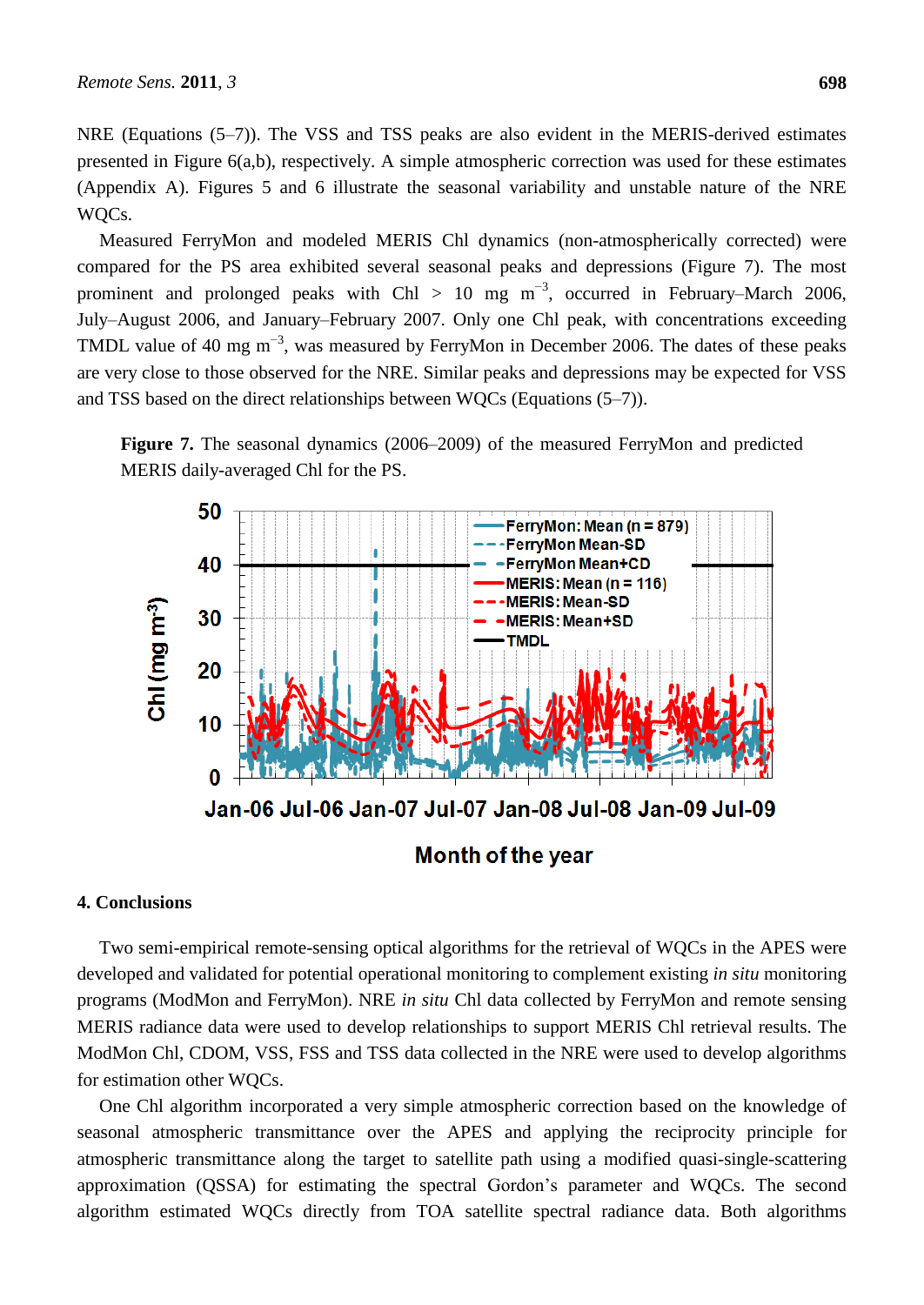performed similarly in the NRE ( $R^2 = 0.70$ ; NRMSE = 52%) and PS ( $R^2 = 0.45$ ; NRMSE = 72%). Both algorithms facilitated a discernment of stable and unstable WQC time periods in the APES (Figures 6 and 7).

The implementation of a robust atmospheric radiative transfer model to more accurately represent the optical properties of atmospheric aerosols would be expected to significantly enhance WQCs retrieval accuracies. However, the results reported from this study indicate that reasonably good results for Chl, VSS, TSS, and  $a_{CDOM}(412.5)$  retrieval can be obtained using even uncorrected MERIS imagery data. This result is particularly important due to resource limitations frequently encountered with long-term operational monitoring programs.

WQC products derived from MERIS imagery for the NRE-PS area based on algorithms presented here are available from the US Environmental Protection Agency web site for further use by environmental decision makers. Data products are available for both visualization and direct download at http://maps6.epa.gov/aptw/viewer.htm.

## **Acknowledgments**

The US Environmental Protection Agency funded and partially conducted the research described in this paper. Although this work was reviewed by EPA and has been approved for publication, it may not necessarily reflect official Agency policy. Mention of any trade names or commercial products does not constitute endorsement or recommendation for use. The authors would like to thank Alexander Kokhanovsky for making available the results of his radiative transfer calculations and Jayantha Ediriwickrema for his algorithm implementation and imagery processing support. Funding for this study was provided by EPA's Office of Research and Development (ORD) and the Global Earth Observation System of Systems (GEOSS) program's Advanced Monitoring Initiative (AMI Grant #14). MERIS imagery data was provided by the European Space Administration under a MERIS Principal Investigator initiated proposal (#4698). ModMon and FerryMon water quality monitoring/assessment programs were supported by the North Carolina Department of Environment and Natural Resources, Division of Water Quality, and the National Science Foundation (Environmental Engineering, Biological and Chemical Oceanography Programs).

## **References**

- 1. Boss, E.; Perry, M.J.; Swift, D.; Taylor, L.; Brickley, P.; Zaneveld, J.R.V. Three years of ocean data from a bio-optical profiling float. *Eos Trans. AGU* **2008**, *89*, 209–210.
- 2. Campbell, J.W.; Esaias, W.E. Basis for spectral curvature algorithms in remote sensing of chlorophyll. *Appl. Opt.* **1983**, *22*, 1084–1093.
- 3. O'Reilly, J.E.; Maritorena, S.; Mitchell, B.G.; Siegel, D.A.; Carder, K.L.; Garver, S.A.; Kahru, M.; McClain, C. Ocean color chlorophyll algorithms for SeaWiFS. *J. Geophys. Res.* **1998**, *103*, 24937–24953.
- 4. Dall'olmo, G.; Gitelson, A.A. Effect of bio-optical parameter variability on the remote estimation of chlorophyll-a concentration in turbid productive waters: Experimental results. *Appl. Opt.* **2005**, *44*, 412–422.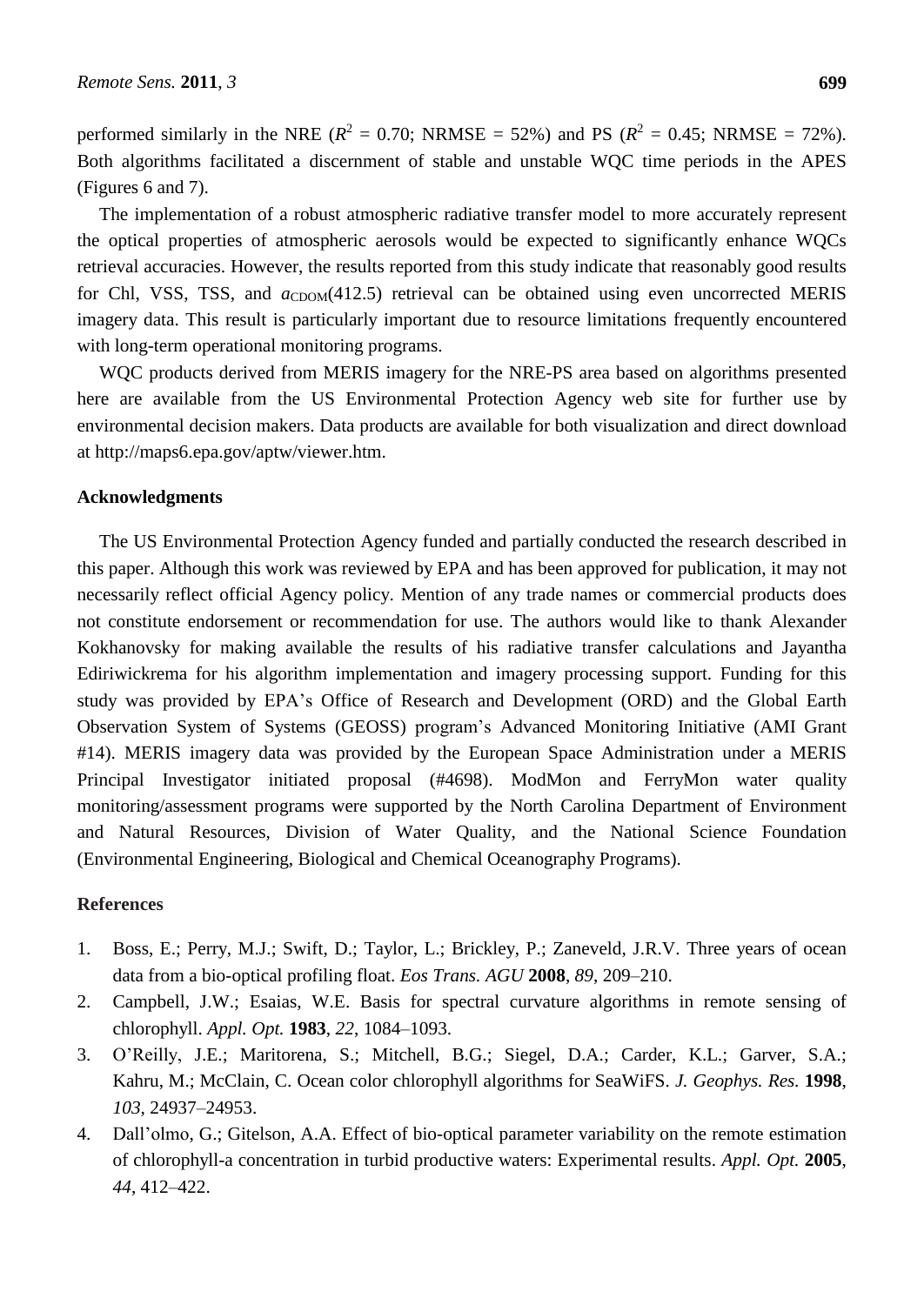- 5. IOCCG. *Remote Sensing of Inherent Optical Properties: Fundamentals*, *Tests of Algorithms*, *and Applications*; Reports of the International Ocean-Colour Coordinating Group, No. 5; Lee, Z., Ed.; IOCCG: Dartmouth, NS, Canada, 2006.
- 6. Khorram, S.; Cheshire, H.M. Remote sensing of water quality in the Neuse River Estuary, North Carolina. *Photogramm. Eng. Remote Sensing* **1985**, *51*, 329–341.
- 7. Woodruff, D.L.; Stumpf, R.P.; Scope, J.A.; Paerl, H.W. Remote estimation of water clarity in optically complex estuarine waters. *Remote Sens. Environ.* **1999**, *68*, 41–52.
- 8. Stumpf, R.P.; Pennock, J.R. Remote estimation of the diffuse attenuation coefficient in a moderately turbid estuary. *Remote Sens. Environ.* **1991**, *38*, 183–191.
- 9. Gordon, H.R. Simple calculation of the diffuse reflectance of ocean. *Appl. Opt.* **1973**, *12*, 2803–2804.
- 10. Haltrin, V.I.; Gallegos, S.C. About nonlinear dependence of remote sensing and diffuse reflection coefficients of Gordon's parameter. In *Proceedings of Conference "Current Problems in Optics of Natural Waters"*, St. Petersburg, Russia, 8–12 September 2003; pp. 363–369. Available online: http://vih.freeshell.org/pp/03\_ONW\_St.Petersburg/Nonlin\_RSR.pdf (accessed on 28 March 2011).
- 11. Sokoletsky, L. A comparative analysis of simple radiative transfer approaches for aquatic environments. In *Proceedings of the* 2004 *ENVISAT & ERS Symposium*, Salzburg, Austria, 6–10 September 2004; [CD-ROM].
- 12. Twardowski, M.S.; Boss, E.; Macdonald, J.B.; Pegau, W.S.; Barnard, A.H.; Zaneveld, J.R.V. A model for estimating bulk refractive index from the optical backscattering ratio and the implications for understanding particle composition in case I and case II waters. *J. Geophys. Res.* **2001**, *106*, 14129–14142.
- 13. Sokoletsky, L. *In situ* and Remote Sensing Bio-optical Methods for the Estimation of Phytoplankton Concentration in the Gulf of Aqaba (Eilat). Ph.D. Thesis, Bar-Ilan University, Ramat-Gan, Israel, 2003.
- 14. Woźniak, S.B.; Stramski, D. Modeling the optical properties of mineral particles suspended in seawater and their influence on ocean reflectance and chlorophyll estimation from remote sensing algorithms. *Appl. Opt.* **2004**, *43*, 3489–3503.
- 15. Karaska, M.A.; Huguenin, R.L.; Beacham, J.L.; Wang, M.; Jensen, J.R.; Kaufmann, R.S. AVIRIS measurements of chlorophyll, suspended minerals, dissolved organic carbons, and turbidity in the Neuse River, North Carolina. *Photogramm. Eng. Remote Sensing* **2004**, *70*, 125–133.
- 16. Huguenin, R.L.; Wang, M.; Biehl, R.; Stoodley, S.; Rogers, J.N. Automated subpixel photobathymetry and water quality mapping. *Photogramm. Eng. Remote Sensing* **2004**, *70*, 111–123.
- 17. Morel, A.; Prieur, L. Analysis of variations in ocean color. *Limnol. Oceanogr.* **1977**, *22*, 709–722.
- 18. Dekker, A.G.; Peters, S.W.M. The use of the Thematic Mapper for the analysis of eutrophic lakes: A case study in the Netherlands. *Int. J. Remote Sens.* **1993**, *14*, 799–821.
- 19. Kalio, K.; Kutser, T.; Hannonen, T.; Koponen, S.; Pulliainen, J.; Vepsäläinen, J.; Puhälahti, T. Retrieval of water quality from airborne imaging spectrometry of various lake types in different seasons. *Sci. Total Environ.* **2001**, *268*, 59–77.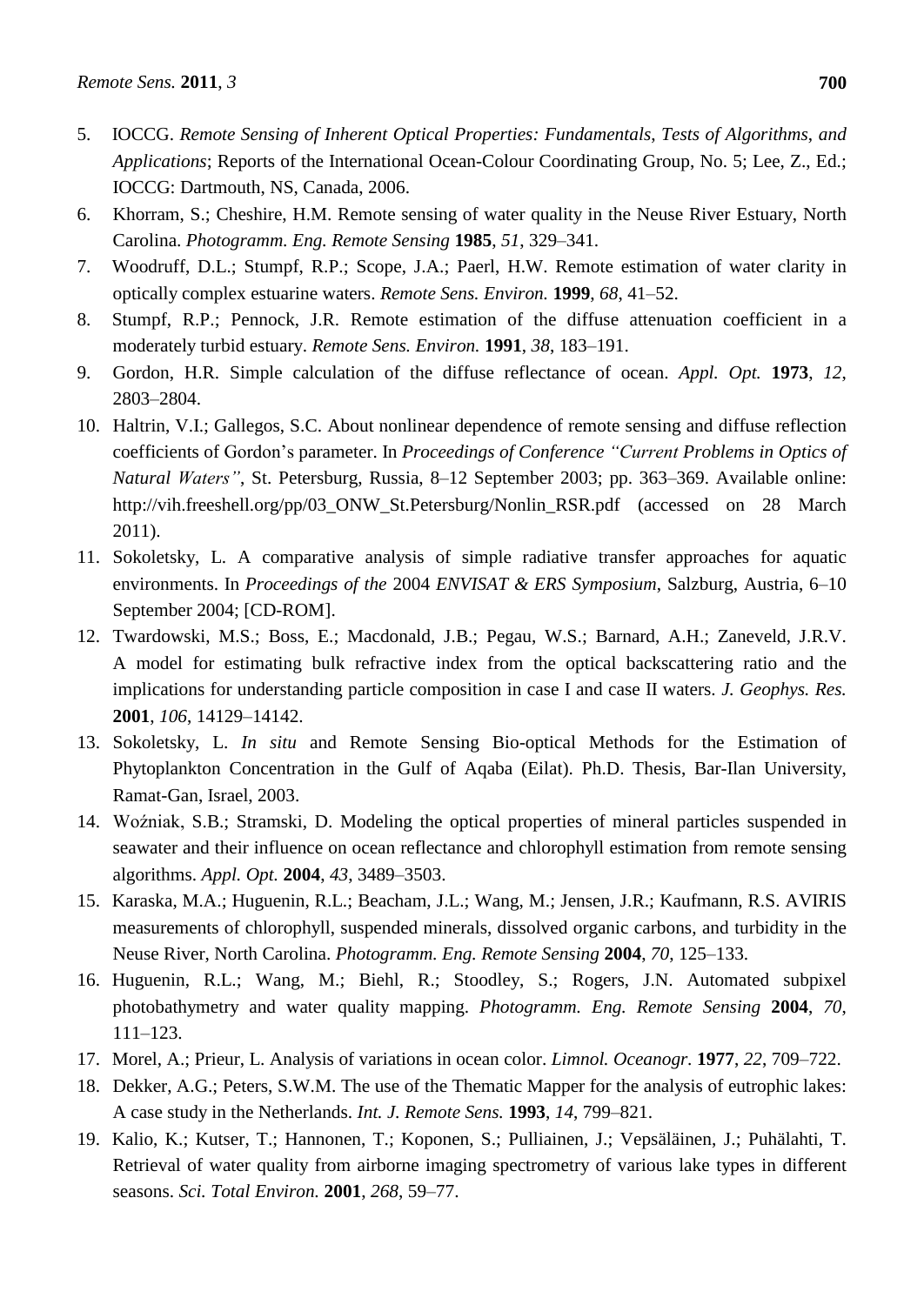- 20. Doxaran, D.; Froidefond, J.M.; Castaing, P. A reflectance band ratio used to estimate suspended matter concentrations in sediment-dominated coastal waters. *Int. J. Remote Sens.* **2002**, *23*, 5079–5085.
- 21. Brezonik, P.; Menken, K.D.; Bauer, M. Landsat-based remote sensing of lake water quality characteristics, including chlorophyll and colored dissolved organic matter (CDOM). *Lake Reserv. Manag.* **2005**, *4*, 373–382.
- 22. Morel, A.; Gentili, B. A simple band ratio technique to quantify the colored and detrital organic material from ocean color remotely sensed data. *Remote Sens. Environ.* **2009**, *113*, 998–1011.
- 23. Sokoletsky, L.; Gallegos, S. Towards development of an improved technique for remote retrieval of water quality components: An approach based on the Gordon's parameter spectral ratio. In *Proceedings of the Ocean Optics XX Conference*, Anchorage, AK, USA, 27 September–1 October 2010; #100881.
- 24. Ruddick, K.G.; Gons, H.J.; Rijkeboer, M.; Tilstone, G. Optical remote sensing of chlorophyll *a* in case 2 waters by use of an adaptive two-band algorithm with optimal error properties. *Appl. Opt.* **2001**, *40*, 3575–3585.
- 25. Gons, H.J.; Rijkeboer, M.; Ruddick, K.G. A chlorophyll-retrieval algorithm for satellite imagery (Medium Resolution Imaging Spectrometer) of inland and coastal waters. *J. Plankton Res.* **2002**, *24*, 947–951.
- 26. Lee, Z.P.; Carder, K.L.; Arnone, R.A. Deriving inherent optical properties from water color: A multiband quasi-analytical algorithm for optically deep waters. *Appl. Opt.* **2002**, *41*, 5755–5772.
- 27. Peters, S.W.M.; Pasterkamp, R.; van de Woerd, H.J. A sensitivity analysis of analytical inversion methods to derive chlorophyll from MERIS spectra in case-II waters. In *Proceedings of the Ocean Optics XVI Conference*, Santa Fe, NM, USA, November 2002; pp. 363–369. Available online: http://www.brockmann-consult.de/revamp/pdfs/147.pdf (accessed on 28 March 2011).
- 28. Cauwer, V.D.; Ruddick, K.; Park, Y.J.; Kyramarios, M. Optical remote sensing in support of eutrophication monitoring in the Southern North Sea. *EARSeL eProceedings* **2004**, *3*, 208–221.
- 29. Craig, S.E.; Lohrenz, S.E.; Lee, Z.P.; Mahoney, K.L.; Kirkpatrick, G.J.; Schofield, O.M.; Steward, R.G. Use of hyperspectral remote sensing reflectance for detection and assessment of the harmful alga, *Karenia brevis*. *Appl. Opt.* **2006**, *45*, 5414–5425.
- 30. Sokoletsky, L.G.; Lunetta, R.S.; Wetz, M.S.; Paerl, H.W. Assessment of the water quality components in turbid estuarine waters based on radiative transfer approximations. **2011**, submitted.
- 31. Defoin-Platel, M.; Chami, M. How ambiguous is the inverse problem of ocean color in coastal waters? *J. Geophys. Res.* **2007**, *112*, C03004, doi:10.1029/2006JC003847.
- 32. Lunetta, R.S.; Knight, J.F.; Paerl, H.W.; Streicher, J.J.; Peierls, B.L.; Gallo, T.; Lyon, J.G.; Mace, T.H.; Buzzelli, C.P. Measurement of water colour using AVIRIS imagery to assess the potential for an operational monitoring capability in the Pamlico Sound Estuary, USA. *Int. J. Remote Sens.* **2009**, *30*, 3291–3314.
- 33. Berk, A.; Bernstein, L.S.; Robertson, D.C. *MODTRAN: A Moderate Resolution Model for LOWTRAN 7*; Technical Report GL-TR-0122; AFGL, Hanscom AFB: Bedford, MA, USA, 1989.
- 34. Stamnes, K.; Conklin, P. A new multi-layer discrete ordinate approach to radiative transfer in vertically inhomogeneous atmospheres. *J. Quant. Spectrosc. Radiat. Transfer* **1984**, *31*, 273–282.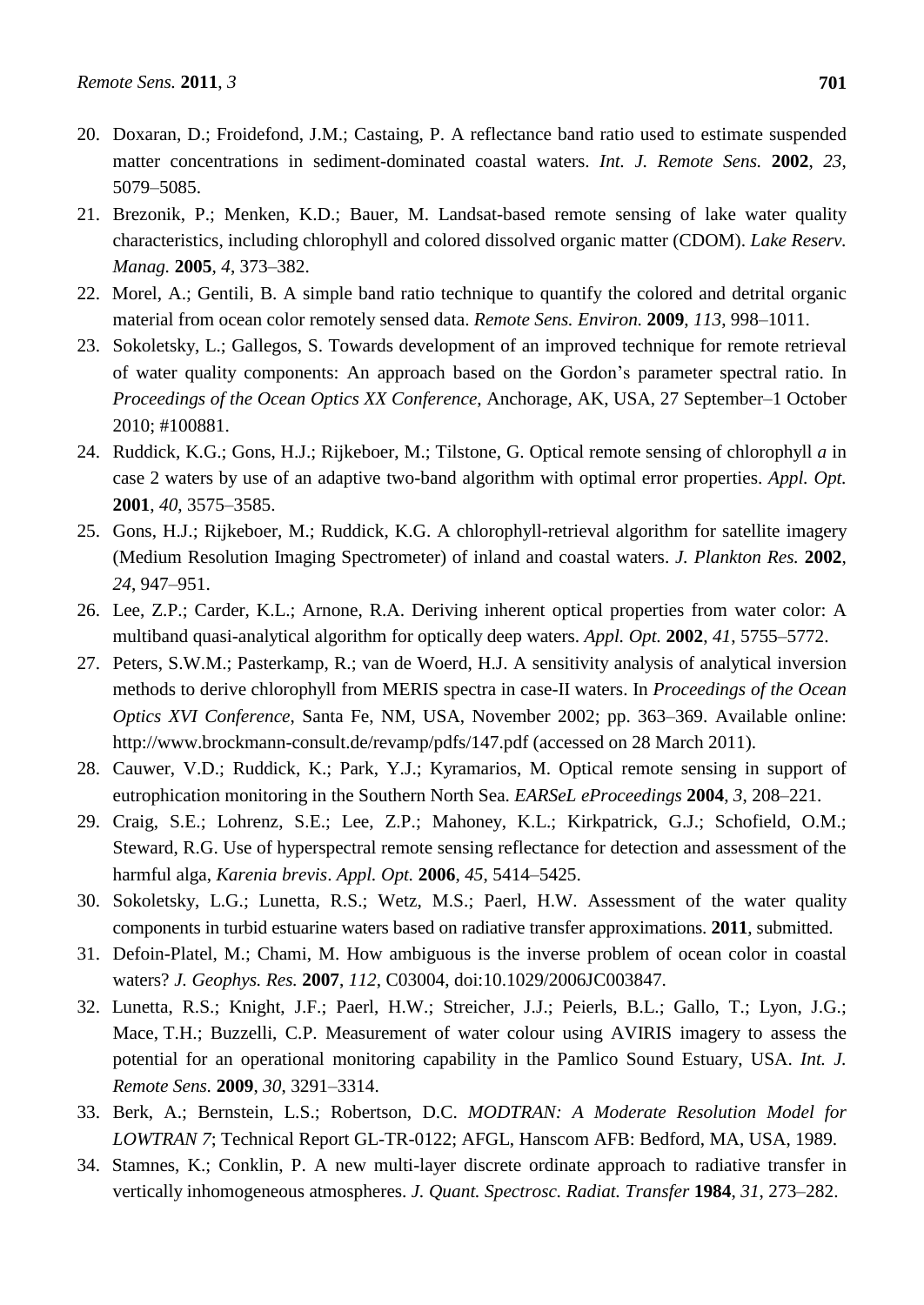- 35. Paerl, H.W.; Bales, J.D.; Ausley, L.W.; Buzzelli, C.P.; Crowder, L.B.; Eby, L.A.; Fear, J.M.; Go, M.; Peierls, B.L.; Richardsoni, T.L.; Ramus, J.S. Ecosystem impacts of three sequential hurricanes (Dennis, Floyd, and Irene) on the United States' largest lagoonal estuary, Pamlico Sound, NC. *Proc. Nat. Acad. Sci. USA* **2001**, *98*, 5655–5660.
- 36. Paerl, H.W.; Valdes, L.M.; Joyner, A.R.; Peierls, B.L.; Piehler, M.F.; Riggs, S.R.; Christian, R.R.; Eby, L.A.; Crowder, L.B.; Ramus, J.S.; Clesceri, E.J.; Buzzelli, C.P.; Luettich, R.A. Ecological response to hurricane events in the Pamlico Sound system, North Carolina, and implications for assessment and management in a regime of increased frequency. *Estuar. Coast.* **2006**, 29, 1033–1045.
- 37. Burkholder, J.; Eggleston, D.; Glasgow, H.; [Brownie,](http://www.pnas.org/search?author1=Cavell+Brownie&sortspec=date&submit=Submit) C.; [Reed,](http://www.pnas.org/search?author1=Robert+Reed&sortspec=date&submit=Submit) R.; [Janowitz,](http://www.pnas.org/search?author1=Gerald+Janowitz&sortspec=date&submit=Submit) G.; [Posey,](http://www.pnas.org/search?author1=Martin+Posey&sortspec=date&submit=Submit) M.; [Melia,](http://www.pnas.org/search?author1=Greg+Melia&sortspec=date&submit=Submit) G.; [Kinder,](http://www.pnas.org/search?author1=Carol+Kinder&sortspec=date&submit=Submit) C.; [Corbett,](http://www.pnas.org/search?author1=Reide+Corbett&sortspec=date&submit=Submit) R.; [Toms,](http://www.pnas.org/search?author1=David+Toms&sortspec=date&submit=Submit) D.; [Alphin,](http://www.pnas.org/search?author1=Troy+Alphin&sortspec=date&submit=Submit) T.; [Deamer,](http://www.pnas.org/search?author1=Nora+Deamer&sortspec=date&submit=Submit) N.; [Springer,](http://www.pnas.org/search?author1=Jeffrey+Springer&sortspec=date&submit=Submit) J. Comparative impacts of two major hurricane seasons on the Neuse River and western Pamlico Sound ecosystems. *Proc. Nat. Acad. Sci. USA* **2004**, *101*, 9291–9296.
- 38. Copeland, B.J.; Gray, J. *Status and Trends of the Albemarle-Pamlico Estuary Study*; Technical Report 90-01; Department of Environment, Health, and Natural Resources, NC State University: Raleigh, NC, USA, 1991.
- 39. Paerl, H.W.; Pinckney, J.L.; Fear, J.M.; Peierls, B.L. Ecosystem responses to internal and watershed organic matter loading: consequences for hypoxia in the eutrophying Neuse River Estuary, North Carolina, USA. *Mar. Ecol. Prog. Ser.* **1998**, *166*, 17–25.
- 40. Paerl, H.W.; Valdes, L.M.; Piehler, M.F.; Stow, C.A. Assessing the effects of nutrient management in an estuary experiencing climatic change: The Neuse River Estuary, NC, USA. *Environ. Manage.* **2006**, *37*, 422–436.
- 41. Buzzelli, C.P.; Ramus, J.R.; Paerl, H.W. Ferry-based monitoring of surface water quality in North Carolina estuaries. *Estuaries* **2003**, *26*, 975–984.
- 42. Mobley, C.D. Estimation of the remote-sensing reflectance from above-surface measurements. *Appl. Opt.* **1999**, *38*, 7442–7455.
- 43. Sokoletsky, L. Comparative analysis of selected radiative transfer approaches for aquatic environments. *Appl. Opt.* **2005**, *44*, 136–148.
- 44. Paerl, H.W.; Rossignol, K.L.; Hall, N.S.; Guajardo, R.; Joyner, A.R.; Peierls, B.L.; Ramus, J.S. FerryMon: Ferry-based monitoring and assessment of human and climatically-driven environmental change in the Pamlico Sound System, North Carolina, USA. *Environ. Sci. Technol.* **2009**, *43*, 7609–7613.
- 45. Curran, P.J.; Steele, C.M. MERIS: The re-branding of an ocean sensor. *Int. J. Remote Sens.* **2005**, *26*, 1781–1798.
- 46. Gordon, H.R.; Castaño, D.J. Coastal Zone Color Scanner atmospheric correction algorithm: Multiply scattering effects. *Appl. Opt.* **1987**, *26*, 2111–2122.
- 47. Haltrin, V.I. Empirical relationship between aerosol scattering phase function and optical thickness of atmosphere above the ocean. *Proc. SPIE* **1998**, *3433*, 334–342.
- 48. Gong, S.; Huang, J.; Li, Y.; Wang, H. Comparison of atmospheric correction algorithms for TM image in inland waters. *Int. J. Remote Sens.* **2008**, *29*, 2199–2210.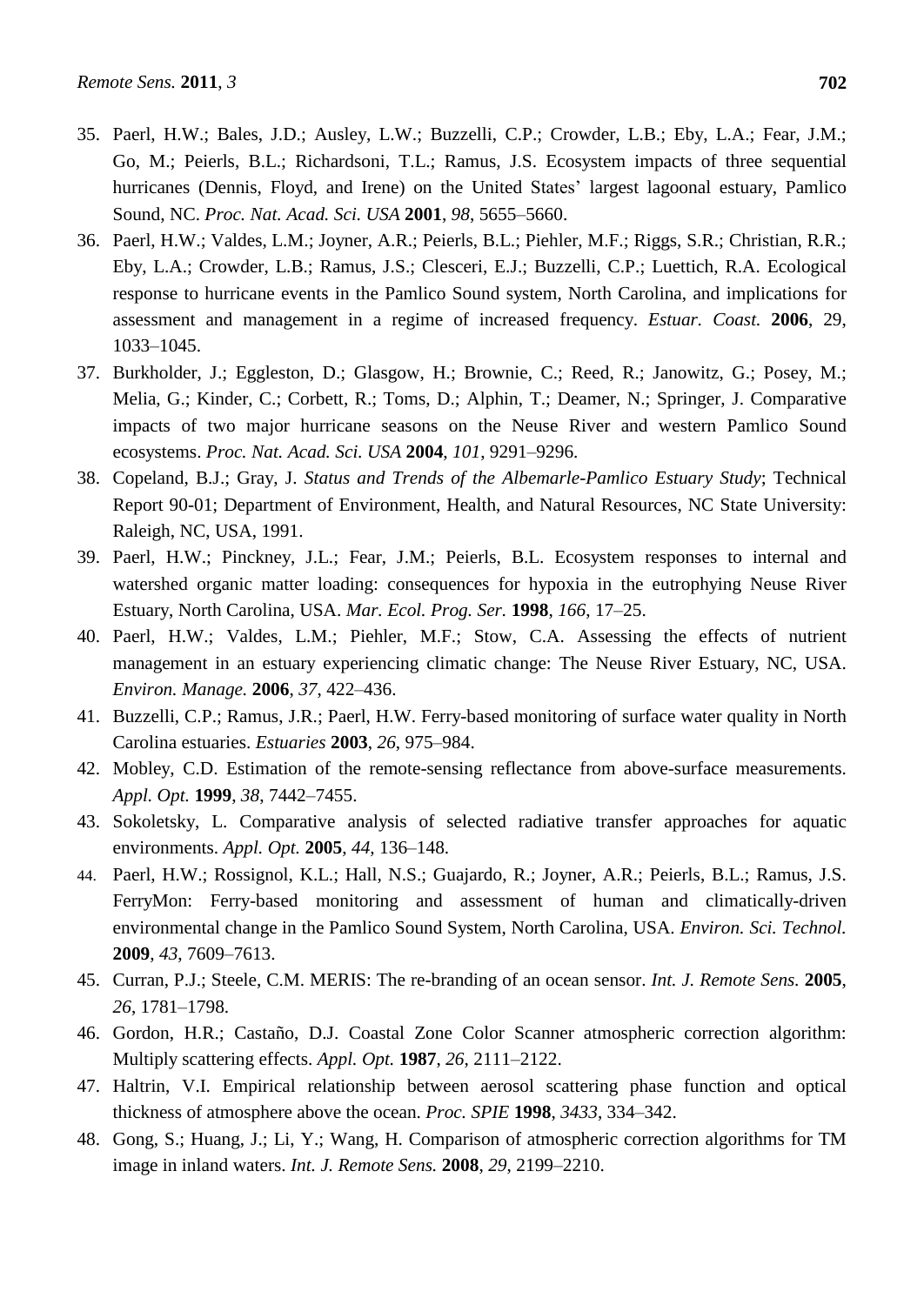- 49. Katsev, I.L.; Prikhach, A.S.; Zege, E.P.; Ivanov, A.P.; Kokhanovsky, A.A. Iterative procedure for retrieval of spectral aerosol optical thickness and surface reflectance from satellite data using fast radiative code and its application to MERIS measurements. In *Satellite Aerosol Remote Sensing over Land*; Kokhanovsky, A.A., de Leeuw, G., Eds.; Springer-Praxis: Berlin, Germany, 2009; pp. 101–134.
- 50. Albert, A.; Gege, P. Inversion of irradiance and remote sensing reflectance in shallow water between 400 and 800 nm for calculations of water and bottom properties. *Appl. Opt.* **2006**, *45*, 2331–2343.
- 51. Mishchenko, M.I.; Dlugach, J.M.; Yanovitskij, E.G.; Zakharova, N.T. Bidirectional reflectance of flat, optically thick particulate layers: An efficient radiative transfer solution and applications to snow and soil surfaces. *J. Quant. Spectrosc. Radiat. Transfer* **1999**, *63*, 409–432.
- 52. Kokhanovsky, A.A.; Sokoletsky, L.G. Reflection of light from semi-infinite absorbing turbid media. Part 1: Spherical albedo. *Color Res. Appl.* **2006**, *31*, 491–497.
- 53. Kokhanovsky, A.A.; Sokoletsky, L.G. Reflection of light from semi-infinite absorbing turbid media. Part 2: Plane albedo and reflection function. *Color Res. Appl.* **2006**, *31*, 498–509.
- 54. Sokoletsky, L.G.; Nikolaeva, O.V.; Budak, V.P.; Bass, L.P.; Lunetta, R.S.; Kuznetsov, V.S.; Kokhanovsky, A.A. Comparison of different numerical and analytical solutions of the radiative-transfer equation for plane albedo with emphasis on the natural waters consideration. *J. Quant. Spectrosc. Radiat. Transfer* **2009**, *110*, 1132–1146.
- 55. Petzold, T.J. *Volume Scattering Functions for Selected Ocean Waters*; Technical Report SIO 72-78; Scripps Institution of Oceanography: San Diego, CA, USA, 1972.
- 56. Haltrin, V.I. An analytical Fournier-Forand scattering phase function as an alternative to the Henyey-Greenstein phase function in hydrologic optics. *Proc. IEEE* **1998**, *11*, 910–913.
- 57. Mobley, C.D.; Sundman, L.K.; Boss, E. Phase function effects on oceanic light fields. *Appl. Opt.* **2002**, *41*, 1035–1050.
- 58. Hapke, B. *Theory of Reflectance and Emittance Spectroscopy*; Cambridge University Press: New York, NY, USA, 1993.
- 59. Knaeps, E.; Sterckx, S; Raymaekers, D. A seasonally robust empirical algorithm to retrieve suspended sediment concentrations in the Scheldt River. *Remote Sens.* **2010**, *2*, 2040–2059.
- 60. Hooker, S.B.; Esaias, W.E.; Feldman, G.C.; Gregg, W.W.; McClain, C.R. An overview of SeaWiFS and ocean color. In *SeaWiFS Technical Report Series*, *NASA Technical Memorandum* 1045*66*; Hooker, S.B., Firestone, E.R., Eds.; NASA Goddard Space Flight Center: Greenbelt, MD, USA, 1992; Volume 1, pp. 1–24.
- 61. Mueller, J.L.; Austin, R.W.; Fargion, G.S.; McClain, C.R. Ocean color radiometry and bio-optics. In *Ocean Optics Protocols for Satellite Ocean Color Sensor Validation*; Mueller, J.L., Fargion, G.S., Eds.; NASA/TM-2003-21621, Revision 4; NASA Goddard Space Flight Center: Greenbelt, MD, USA, 2003; Volume 1.
- 62. Borsuk, M.E.; Stow, C.A.; Reckhow, K.H. Integrated approach to Total Maximum Daily Load development for Neuse River Estuary using Bayesian Probability Network Model (Neu-BERN). *J. Water Res. Plan. Manage*. **2003**, *131*, 271–282.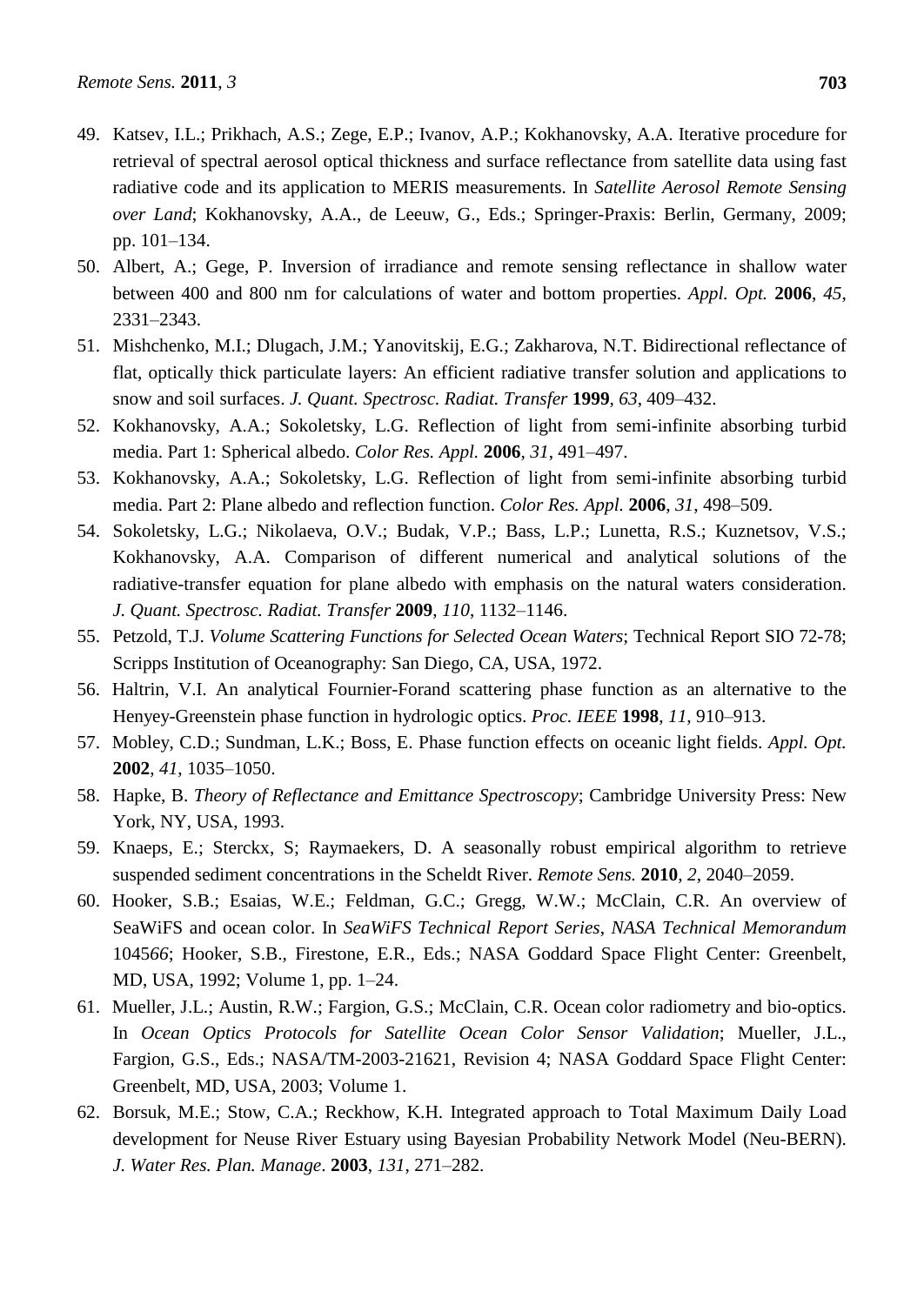- 63. Smith, E.T.; Zhang, H.X. Developing key water quality indicators for sustainable water resources management. In *Proceedings of 77th Annual Water Environment Federation Technical Exhibition and Conference*, New Orleans, LA, USA, 2–6 October 2004. Available online: http://acwi.gov/swrr/Rpt\_Pubs/WEFTEC04\_SWRR\_Zhang.pdf (accessed on 28 March 2011).
- 64. Rigollier, C.; Bauer, O.; Wald, L. On the clear sky model of the 4th European Solar Radiation Atlas with respect to the Heliosat method. *Solar Energy* **2000**, *68*, 33–48.
- 65. Aboura, R.; Lansari, A. Satellite-derived surface radiation budget over the Algerian area. In *Proceedings of the International Congress on Photovoltaic and Wind Energy (ICPWE'03)*, Tlemcen, Algeria, 16–18 December 2003. Available online: http://www.cder.dz/download/ Art02.pdf (accessed on 28 March 2011).
- 66. Remund, J.; Wald, L.; Lefèvre, M.; Ranchin, T.; Page, J. Worldwide linke turbidity information. In *Proceedings of the ISES Solar World Congress*, Göteborg, Sweden, 16–19 June 2003. Available online: http://www.meteotest.ch/fileadmin/user\_upload/Sonnenenergie/pdf/ Remund\_ises2003\_linketurbidity.pdf (accessed on 28 March 2011).
- 67. Remund, J.; Kunz, S.; Schilter, C. *Handbook of METEONORM*, *version 6.114. Part II: Theory*; METEOTEST: Bern, Switzerland, 2009. Available online: http://www.meteonorm.com/media/ pdf/mn6\_theory.pdf (accessed on 28 March 2011).
- 68. Spencer, J.W. Fourier series representation of the position of the sun. *Search* **1971**, *2*, 272.
- 69. Kasten, F.; Young, A.T. Revised optical air mass tables and approximation formula. *Appl. Opt.* **1989**, *28*, 4735–4738.
- 70. Exell, R.H.B. A mathematical model for solar radiation in South-East Asia (Thailand). *Solar Energy* **1981**, *26*, 161–168.
- 71. Duffie, J.A.; Beckman, W.A. *Solar Engineering of Thermal Processes*; Wiley: New York, NY, USA, 1991.
- 72. Helyar, A.G. Equation of time. 2001. Available online: http://homepages.pavilion.co.uk/aghelyar/ sundat.htm (accessed on 28 March 2011).
- 73. Sekera, Z. Reciprocity relations for diffuse reflection and transmission of radiative transfer in the planetary atmosphere. *Astrophys. J.* **1970**, *162*, 3–16.
- 74. Yang, H.; Gordon, H.R. Remote sensing of ocean color: assessment of water-leaving radiance bidirectional effects on atmospheric diffuse transmittance. *Appl. Opt.* **1997**, *36*, 7887–7897.
- 75. Thuillier, G.; Herse, M.; Simon, P.C.; Labs, D.; Mandel, H.; Gillotay, D.; Foujols, T. The solar spectral irradiance from 200 to 2400 nm as measured by the SOLSPEC spectrometer from the ATLAS 1-2-3 and EURECA missions. *Solar Phys.* **2003**, *214*, 1–22.
- 76. Toole, D.A.; Siegel, D.A.; Menzies, D.W.; Neumann, M.J.; Smith, R.C. Remote-sensing reflectance determinations in the coastal ocean environment: Impact of instrumental characteristics and environmental variability. *Appl. Opt.* **2000**, *39*, 456–469.
- 77. Sokoletsky, L.G.; Oren, A.; Stambler, N.; Iluz, D. Practical algorithms for remote-sensing retrieval of the water column constituents in the Israeli waters. In *Proceedings of Conference "Current Problems in Optics of Natural Waters"*, St. Petersburg, Russia, 8–12 September 2009.
- 78. Ruddick, K.G.; Cauwer, V.D.; Park, Y.J. Seaborne measurements of near infrared water-leaving reflectance: The similarity spectrum for turbid waters. *Limnol. Oceanogr.* **2006**, *51*, 1167–1179.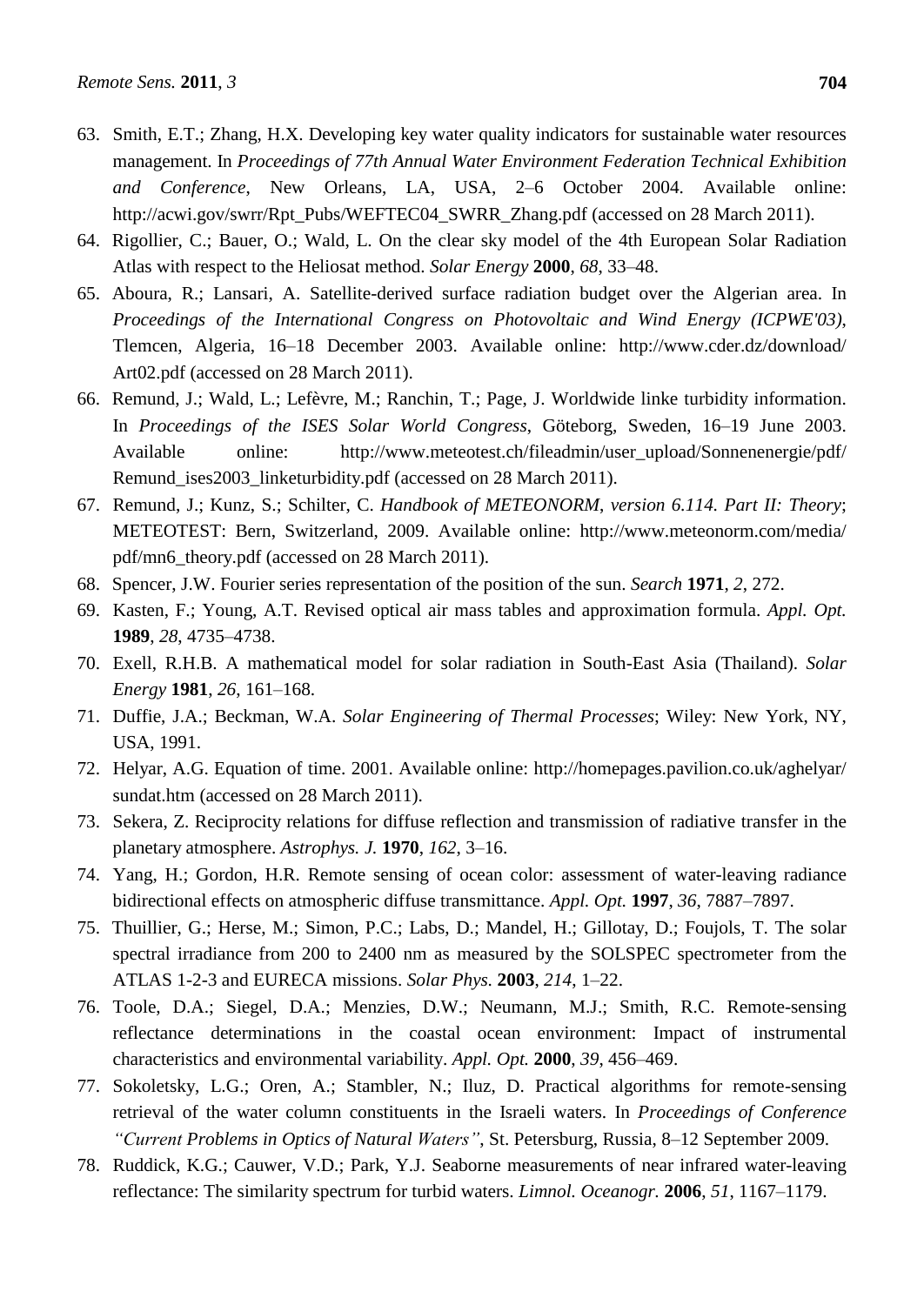## **Appendix A**

#### **Atmospheric Correction Equations**

Atmospheric corrections were performed by first estimating the atmospheric transmittance from the sun to the target  $T_{down}(\mu_0) = E_d(0+,\mu_0)/E_d(TOA,\mu_0)$ , where  $E_d(0+)$  and  $E_d(TOA)$  are the spectrally-averaged total irradiance at the surface (including diffuse sky  $E_{d, \text{dif}}(0+)$  and direct sky  $E_{d, \text{d}}$  $_{dir}(0+)$  irradiances) and the top of atmosphere (TOA) levels, respectively. This step incorporated the procedure derived from [64–67] as follows:

$$
E_{d}(\text{TOA}) = E_{0} \varepsilon \mu_{0} \tag{A1}
$$

where  $E_0$  is the solar constant (1,367  $Wm^{-2}$ ), representing the extraterrestrial irradiance normal to the solar beam at the mean solar distance;  $\varepsilon$  is the correction factor used to allow for the variation of sun-earth distance from its mean value; and  $\mu_0$  is the cosine of the solar zenith angle:

$$
E_{d}(0+) = E_{d, \text{dif}}(0+) + E_{d, \text{dir}}(0+) \tag{A2}
$$

$$
E_{d, \text{dif}}(0+) = E_0 \varepsilon F_d T_{\text{rd}} \tag{A3}
$$

$$
E_{d, dir}(0+) = E_0 \varepsilon \mu_0 \exp(-0.8662 m \tau_R T_L)
$$
\n(A4)

Here  $T_L$  is the Linke turbidity factor for an air mass equal to 2;  $F_d(\mu_0, T_L)$  is the diffuse solar zenith function which adjusts the diffuse zenith transmittance  $T_{\text{rd}}(T_L)$  to the actual solar zenith angle  $\theta_0$  = arcos  $\mu_0$ ; *m* is the relative optical air mass; and  $\tau_R(m)$  is the integrated Rayleigh optical thickness.

The earth-sun distance factor  $\varepsilon$  as given by Spenser [68]:

$$
\varepsilon = 1.00011 + 0.034221 \cos \varphi + 0.00128 \sin \varphi + 0.000719 \cos 2\varphi + 0.000077 \sin 2\varphi
$$
 (A5)

where the day angle  $\varphi$  (in radians) is represented by the day of the year *D* (beginning on 1 January):

$$
\varphi = \frac{2\pi(D-1)}{365} \tag{A6}
$$

The expressions for calculation of  $F_d$  and  $T_{rd}$  were taken from Remund *et al.* [67]:

$$
F_d = A_0 + A_1 \mu_0 + A_2 \mu_0^2 \tag{A7}
$$

$$
A_0 = 0.26463 - 0.061581T_{\rm L} + 0.0031408T_{\rm L}^2 \tag{A8}
$$

$$
A_{\rm l} = 2.04020 + 0.018945T_{\rm L} - 0.011161T_{\rm L}^2 \tag{A9}
$$

$$
A_2 = -1.33025 + 0.03231T_L + 0.0085079T_L^2
$$
\n(A10)

$$
T_{rd} = -0.015843 + 0.030543 T_{L} + 0.0003797 T_{L}^{2}
$$
\n(A11)

The relative optical air mass for normal atmosphere was calculated by equation of Kasten and Young [69] as modified by Remund *et al.* [67] for the solar altitude angle corrected for the atmospheric refraction (in radians)  $\gamma_0^{\text{refr}} = \pi/2 - \theta_0^{\text{refr}}$  $\gamma_0^{\text{refr}} = \pi/2 - \theta_0^{\text{refr}}$ :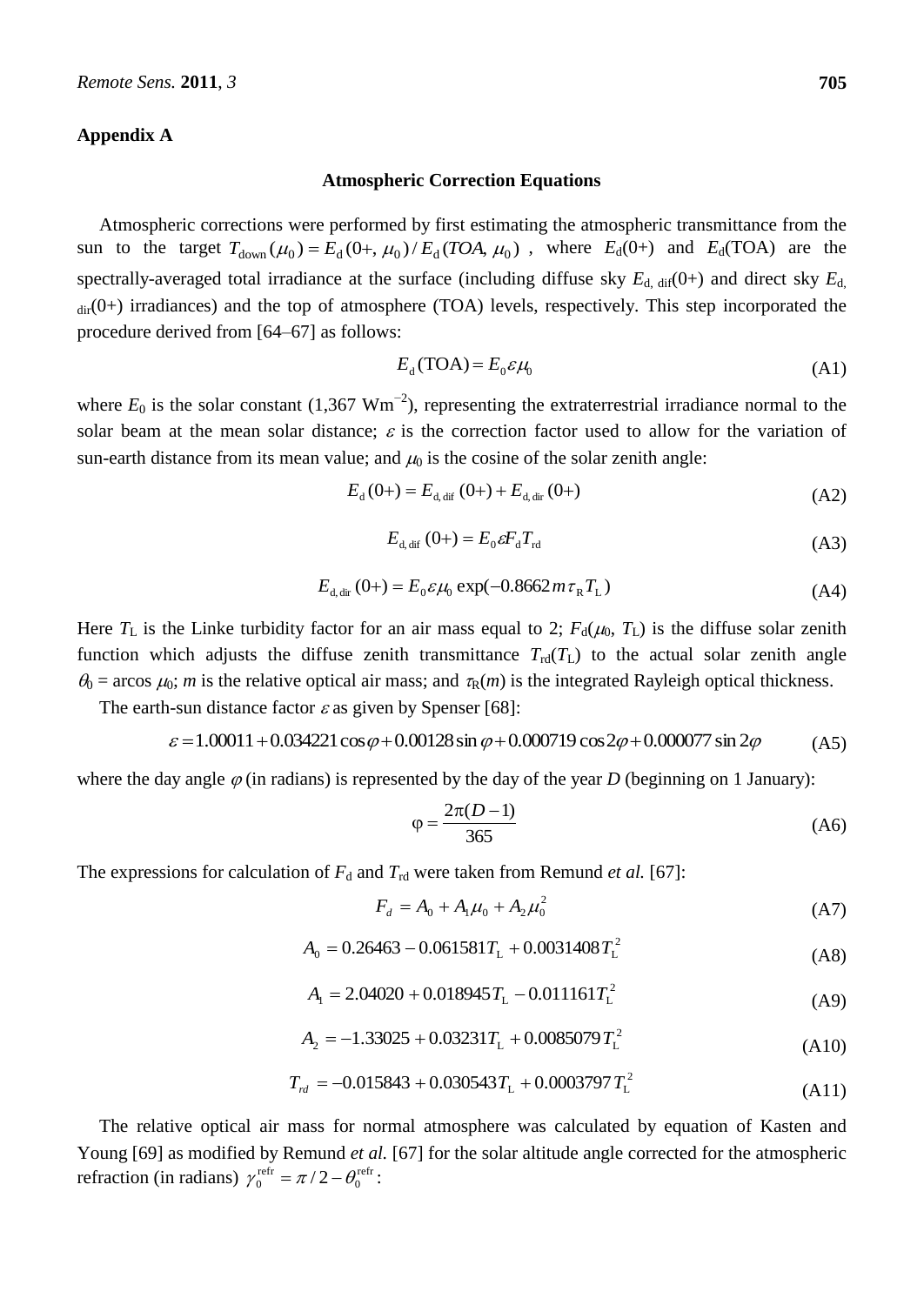$$
m = \frac{1}{\sin \gamma_0^{\text{ref}} + 0.50572(57.29578\gamma_0^{\text{ref}} + 6.07995)^{-1.6364}} \tag{A12}
$$

where  $\gamma_0^{\text{refr}}$  $\gamma_0^{\text{refr}}$  is related with the uncorrected solar altitude angle  $\gamma_0 = \pi/2 - \theta_0$  by:

$$
\gamma_0^{\text{refr}} = \gamma_0 + 0.061359 \frac{0.1594 + 1.1230\gamma_0 + 0.065656\gamma_0^2}{1 + 28.9344\gamma_0 + 277.3971\gamma_0^2}
$$
\n(A13)

The integrated Rayleigh optical thickness was calculated as follows [66]:

$$
\tau_{\rm R} = \left(6.625928 + 1.92969 \, m - 0.170073 \, m^2 + 0.011517 \, m^3 - 0.000285 \, m^4\right)^{-1} \tag{A14}
$$

The month values of  $T_L$  were derived by linear interpolation between the values of this parameter for sites closest to the study area (Raleigh and Cove) listed in [66]. The calculation of  $\theta_0$  was carried out using the standard astronomical formulae [70,71] with the equation of time (EqT, in minutes) derived from Helyar [72] in the form:

 - 0.1371cos(3 )- 0.2365sin( 3 )- 0.1588cos(4 )- 0.1604sin( 4 ) EqT - 0.025 0.4079cos ( )- 7.394sin( )-3.297cos(2 )-9.359sin(2 ) *T T T T T T T T* (A15)

where parameter *T* is related with the day angle  $\varphi$  by *T* = (365/366) $\varphi$ . The Equation (A15) yields the accuracy ±0.08 minutes comparing with the very precise astronomical data.

The estimation of atmospheric transmittance  $T_{up}(\mu_v) = L_u(\text{TOA}, \mu_v) / L_u(0^+, \mu_v)$  along the path from the target to the satellite under direction  $\mu$  was performed using reciprocity principle for atmosphere [73,74]:

$$
T_{\rm up}(\mu_{\nu}) = [T_{\rm down}(\mu_0)]^{\mu_0/\mu_{\nu}} \tag{A16}
$$

Conversion to the spectral atmospheric quantities was realized using the TOA downwelling irradiance:

$$
E_{d}(\lambda, \text{TOA}, D, \mu_{0}) = E_{0}(\lambda)\varepsilon(D)\mu_{0}
$$
\n(A17)

where the extraterrestrial irradiance  $E_0(\lambda)$  normal to the solar beam at the mean solar distance was estimated applying a fourth order polynomial interpolation for 350–800 nm spectral range of  $E_0(\lambda)$ values [75]:

$$
E_0(\lambda) = -3274.2 + 21.61\lambda - 0.04928\lambda^2 + 4.892 \times 10^{-5} \lambda^3 - 1.809 \times 10^{-8} \lambda^4
$$
 (A18)

This equation yields values of 185.3, 152.2, and 139.2  $\mu$ W cm<sup>-2</sup> nm<sup>-1</sup> for 560, 665, and 709 nm, respectively.

The spectral above-water total reflectance was determined as:

$$
R_{\text{trs}}(\lambda, 0+, D, \mu_0, \mu_\nu) = \frac{r(\lambda, \text{TOA}, \mu_\nu)}{T_{\text{down}}(\mu_0) T_{\text{up}}(\mu_\nu) \varepsilon(D)\mu_0}
$$
(A19)

where  $r(\lambda,TOA, \mu_v) = L_u(\lambda,TOA, \mu_v)/E_0(\lambda)$  is the spectral TOA bidirectional reflectance. The above-water reflectance  $R_{rs}(\lambda)$  was calculated as [76, 77]:

$$
R_{\rm rs}(\lambda) = R_{\rm trs}(\lambda, 0+) - 6.584 \rho_{\rm sky} \exp(-0.01075 \lambda)
$$
 (A20)

where sky reflectance  $\rho_{sky}(0+, W)$  was estimated as a function of the wind speed *W* (in m/sec) [78]: